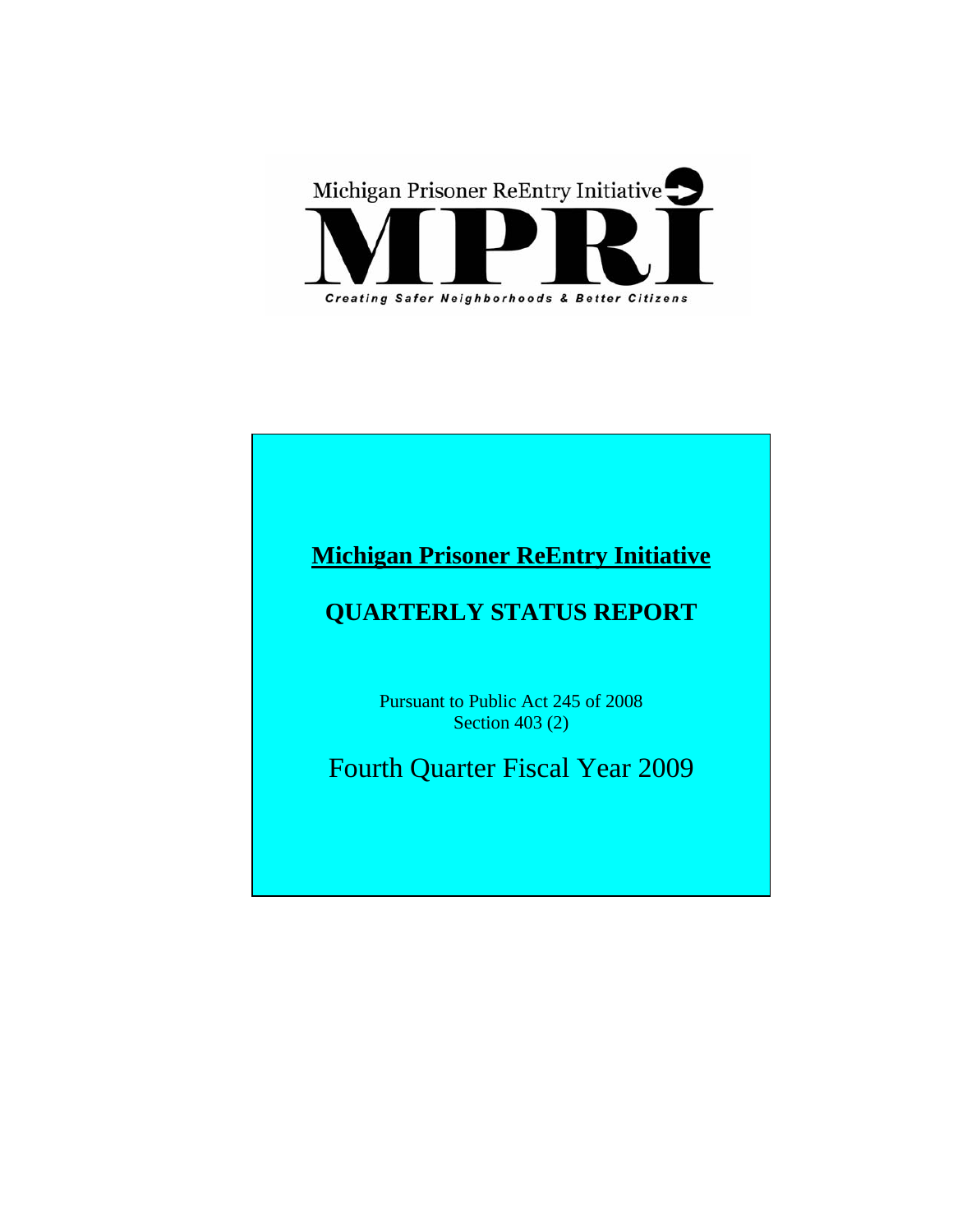# **Michigan Prisoner ReEntry Initiative (MPRI) QUARTERLY STATUS REPORT**

**Pursuant to Public Act 245 of 2008, Section 403 (2)** 

# **Section No. 1: MPRI Model Implementation Progress Snapshot**

The **VISION** of the Michigan Prisoner ReEntry Initiative (MPRI) is that every prisoner released from prison will have the tools needed to succeed in the community.

The **MISSION** of MPRI is to reduce crime by implementing a seamless plan of services and supervision developed with each offender—delivered through state and local collaboration from the time of their entry to prison through their transition, reintegration, and aftercare in the community.

The **GOALS** of the Michigan Prisoner ReEntry Initiative are to:

- **Promote public safety** by reducing the threat of harm to persons and their property by released offenders in the communities to which those offenders return.
- **Increase success rates of offenders** who transition from prison by fostering effective risk management and treatment programming, offender accountability, and community and victim participation.

# **A. Creating Safer Neighborhoods & Better Citizens: A Comprehensive Approach**

Michigan is a leader in prisoner re-entry and is the first state in the nation to converge the three major schools of thought on prisoner re-entry to develop and fully implement a comprehensive model of prisoner transition planning.

The MPRI Model:

- Begins with the three-phase re-entry approach of the Department of Justice's Serious and Violent Offender ReEntry Initiative (SVORI).
- Further delineates the transition process by adding the seven decision points of the National Institute of Corrections' Transition from Prison to Community Initiative (TPCI) model.
- Incorporated into its approach the policy statements and recommendations from the Report of the ReEntry Policy Council that is coordinated by the Council of State Governments.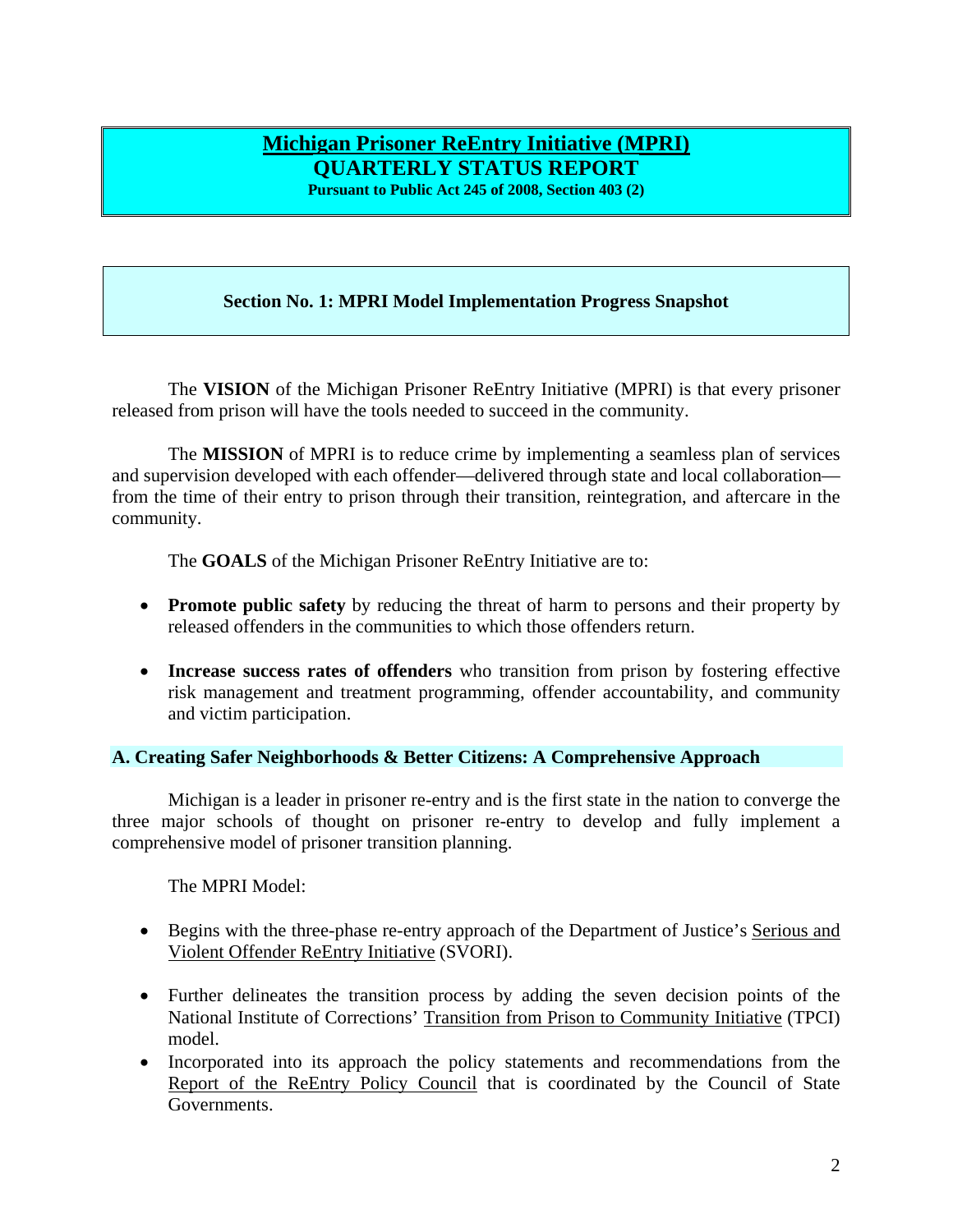In this way, the MPRI represents a synergistic model for prisoner re-entry that is deeply influenced by the nation's best thinkers on how to improve former prisoners' success.

To develop the MPRI Model, Michigan had the tremendous benefit of technical assistance grants from the National Governors Association (NGA) and the National Institute of Corrections (NIC) that provide substantial resources for consultation, research, training, and technical assistance. As a result of the grant from NGA, the MPRI also utilized zip-code level parolee mapping of Michigan conducted by the Urban Institute as part of our intensive strategicplanning process. As a result, the knowledge base created by the MPRI is unprecedented.

Michigan is poised for success combining a strong mandate from the Governor, a powerful policy framework, and strong community buy in. The challenge now is statewide implementation on a scale of 10,000 prisoners per year transitioning successfully from prison.

# **B. The Three Phases and Seven Decision Points of the MPRI Model**

The MPRI Model involves improved decision making at seven critical decision points in the three phases of the custody, release, and community supervision/discharge process.

# **I. GETTING READY PHASE**

The **institutional phase** describes the events and responsibilities which occur during the offender's imprisonment from admission until the point of the parole decision and involves the first two major decision points:

*1. Assessment and classification***:** Measuring the offender's risks, needs, and strengths.

# **PROGRESS SNAPSHOT:**

Currently, every offender entering the Michigan Department of Corrections' (MDOC) Reception and Guidance Centers is assessed using the validated risk assessment, COMPAS. The COMPAS is also administered with offenders prior to parole consideration. To date, over three fourths have been assessed using this tool, and every offender transitioning home through MPRI is assessed prior to release.

*2. Prisoner programming***:** Assignments to reduce risk, address need and build on strengths.

# **PROGRESS SNAPSHOT:**

In 2008, all active programs offered by MDOC were assessed using the Program Evaluation Tool designed by MDOC in partnership with Dr. Marilyn VanDieten, Orbis Partners and Becki Ney, Center for Effective Public Policy. This tool determines the degree to which a program curriculum is likely to reduce offender risk. In 2009, COMPAS data will be used to determine program capacity, matching the evidence-based programming to address the needs and risks of offenders prior to their release.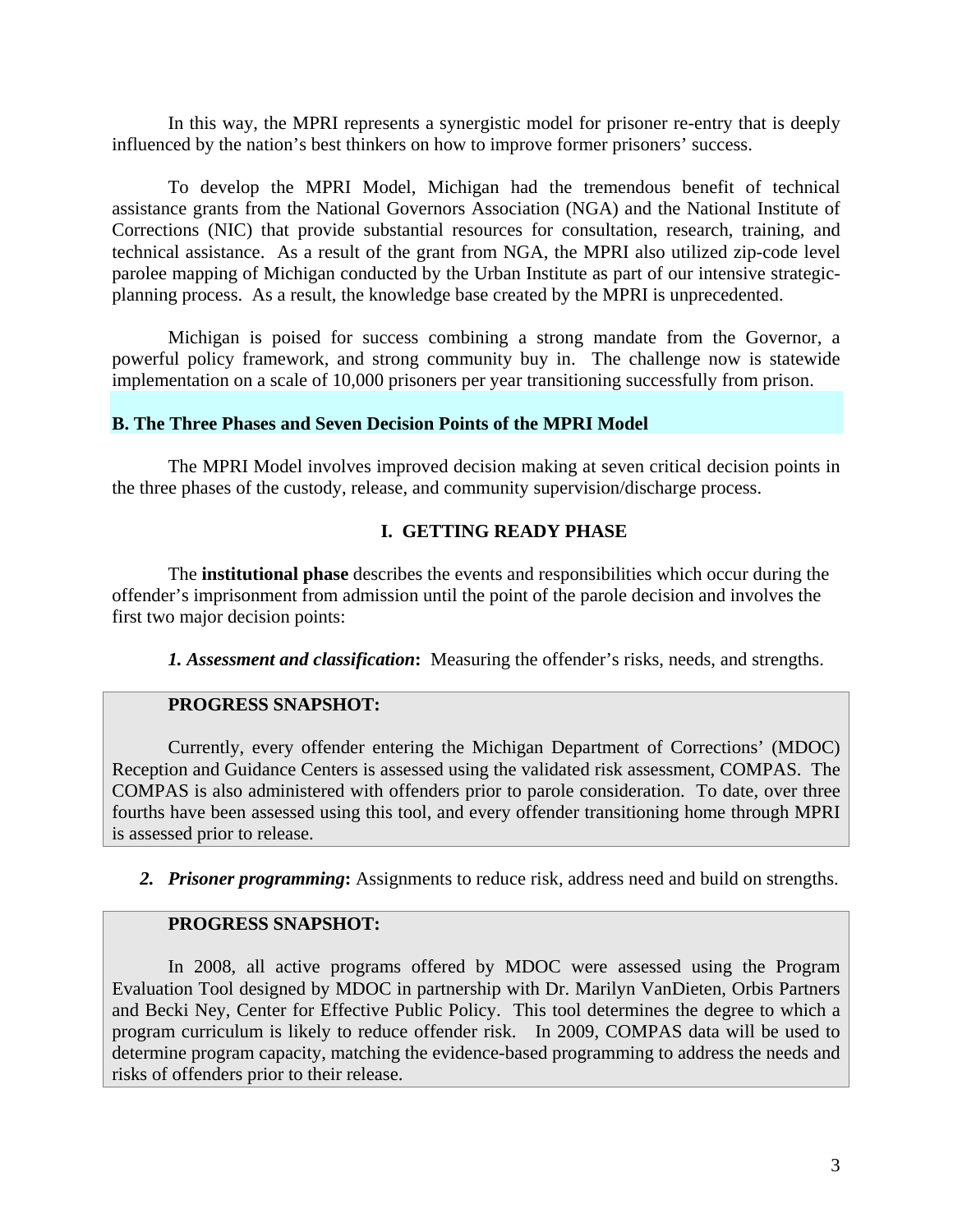# **II. GOING HOME PHASE**

The **transition to the community or re-entry phase** begins approximately two months before the offender's target release date. In this phase, highly specific re-entry plans are organized that address housing, employment, and services to address addiction, and mental illness, criminal attitudes and thinking and to develop pro-social connections and lifestyles. This phase involves the next two major decision points:

*3. Prisoner release preparation***:** Developing a strong, public-safety-conscious parole plan.

#### **PROGRESS SNAPSHOT:**

Each prisoner that is assigned to an In-Reach Facility works with an Institutional Parole Agent and community-based Transition Team to develop an individualized Transition Accountability Plan (TAP) that describes the needs, goals, tasks, and activities that each offender will complete upon release. Approximately 60% of all returning prisoners transition through an MPRI In-Reach Facility. Most In-Reach Facilities are located near the home of the returning prisoner.

In 2009, MDOC is partnering with the Michigan Domestic Violence, Prevention, and Treatment Board to develop a "family-focused" model of prisoner re-entry. Research has shown that strong, pro-social supports are critical to community stability and likely to interrupt the inter-generational cycle of crime. By testing family-focused approaches, MDOC hopes to learn what works to strengthen families, encourage offender success, and keep families and communities safe.

*4. Release decision making***:** Improving parole release guidelines.

# **PROGRESS SNAPSHOT:**

A new Parole Readiness Assessment Report has been reviewed and the small scale implementation pilot has been completed. Within the next few weeks, the PRA will be implemented for all Learning Site cases and will become part of the packet of information provided to the Parole and Commutations Board for use in release decision making. At the same time, a preliminary validation study of the new instrument will be conducted on a cohort of offenders released 2-3 years previously.

#### **III. STAYING HOME PHASE**

The **community phase** begins when the prisoner is released from prison and continues until discharge from community parole supervision. In this phase, it is the responsibility of the former prisoner, human services providers, and the offender's network of community and social supports to assure continued success. The Staying Home Phase involves the final three major decision points of the transition process: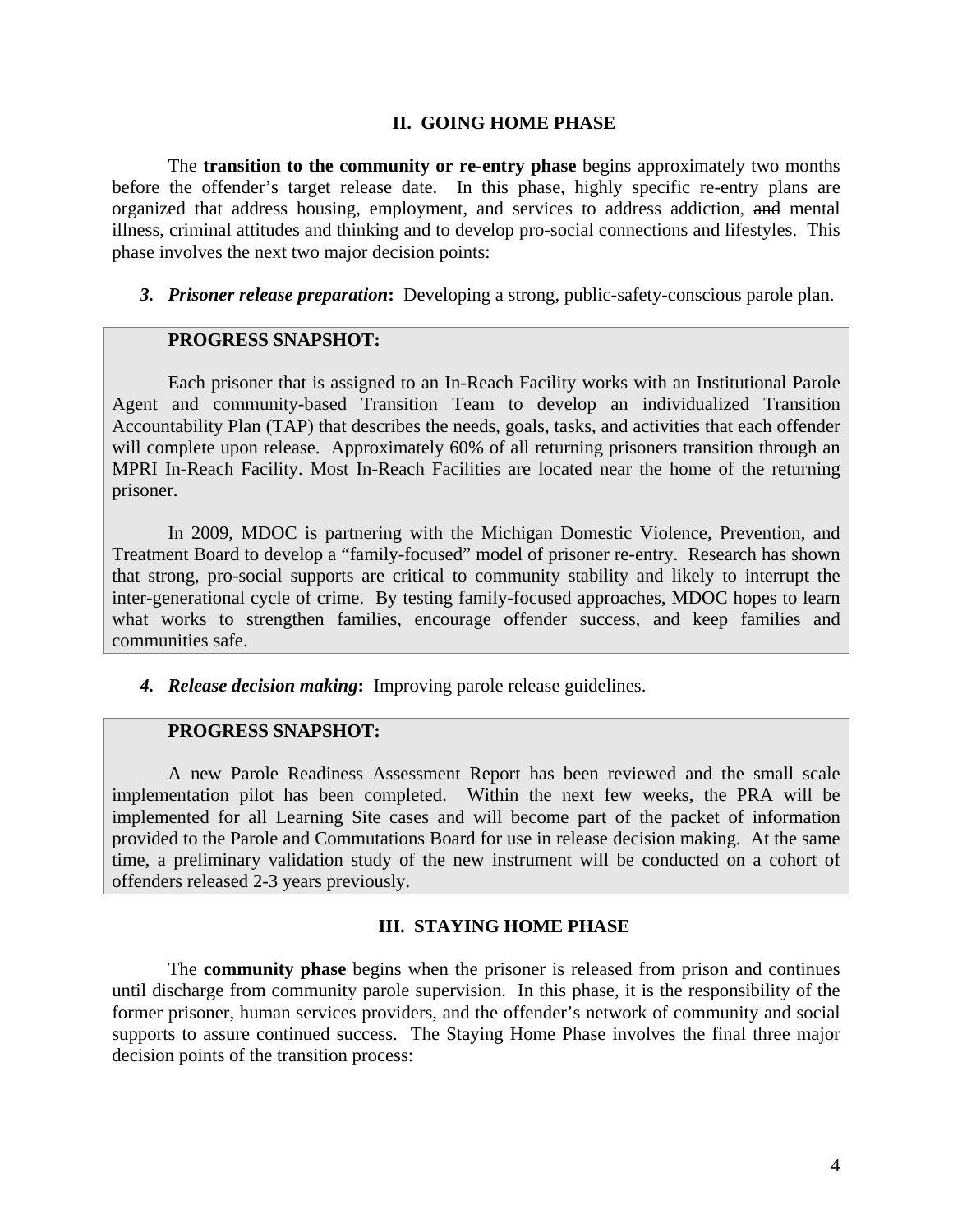*5. Supervision and services***:** Providing flexible and firm supervision and services.

# **PROGRESS SNAPSHOT:**

In 2006, MPRI launched the Staying Home Phase. Since that time, approximately 13,000 returning prisoners have transitioned home and MDOC has invested over \$75 million in services for returning prisoners.

MDOC Field Operations Administration has been piloting revised supervision standards. These standards are based on the principles of effective practice and are captured in the MPRI Collaborative Case Management Model. As additional parole and probation agents are trained in Collaborative Case Management throughout 2009, MDOC policy on supervising offenders in the community will be revised to reflect these new, evidence-based standards.

*6. Revocation decision making***:** Using graduated sanctions to respond to behavior.

# **PROGRESS SNAPSHOT:**

Using graduated responses to offender behavior has long been a practice of MDOC; however, beginning in 2006 with the launch of MPRI, additional resources became available in the community to manage to parolee behavior. As a result, technical violations of parole conditions that resulted in a return to prison have been reduced.

*7. Discharge and aftercare***:** Determining community responsibility to "take over" case.

# **PROGRESS SNAPSHOT:**

Working collaboratively with community-based partners and social support networks to develop strong connections with returning citizens is an important objective of MPRI and strategies for strengthening these connections will continue to be explored as offenders discharge from parole.

# **Section No. 2: Early Indications of the Impact of the MPRI Model**

Given the investment made to implement the MPRI Model – with more yet to come to be fully up-to-scale – it has been very important to track early indicators that the MPRI Model will positively affect parolee behavior. Because of the commitment to data-driven practice, MDOC has tracked parolee success since MPRI was launched in 2005.

Preliminary tracking of MPRI outcomes relies on matched comparisons to baseline recidivism data, reflecting the fact that failure rates vary according to offender characteristics and backgrounds. The baseline year against which to compare outcomes was 1998 parole releases, to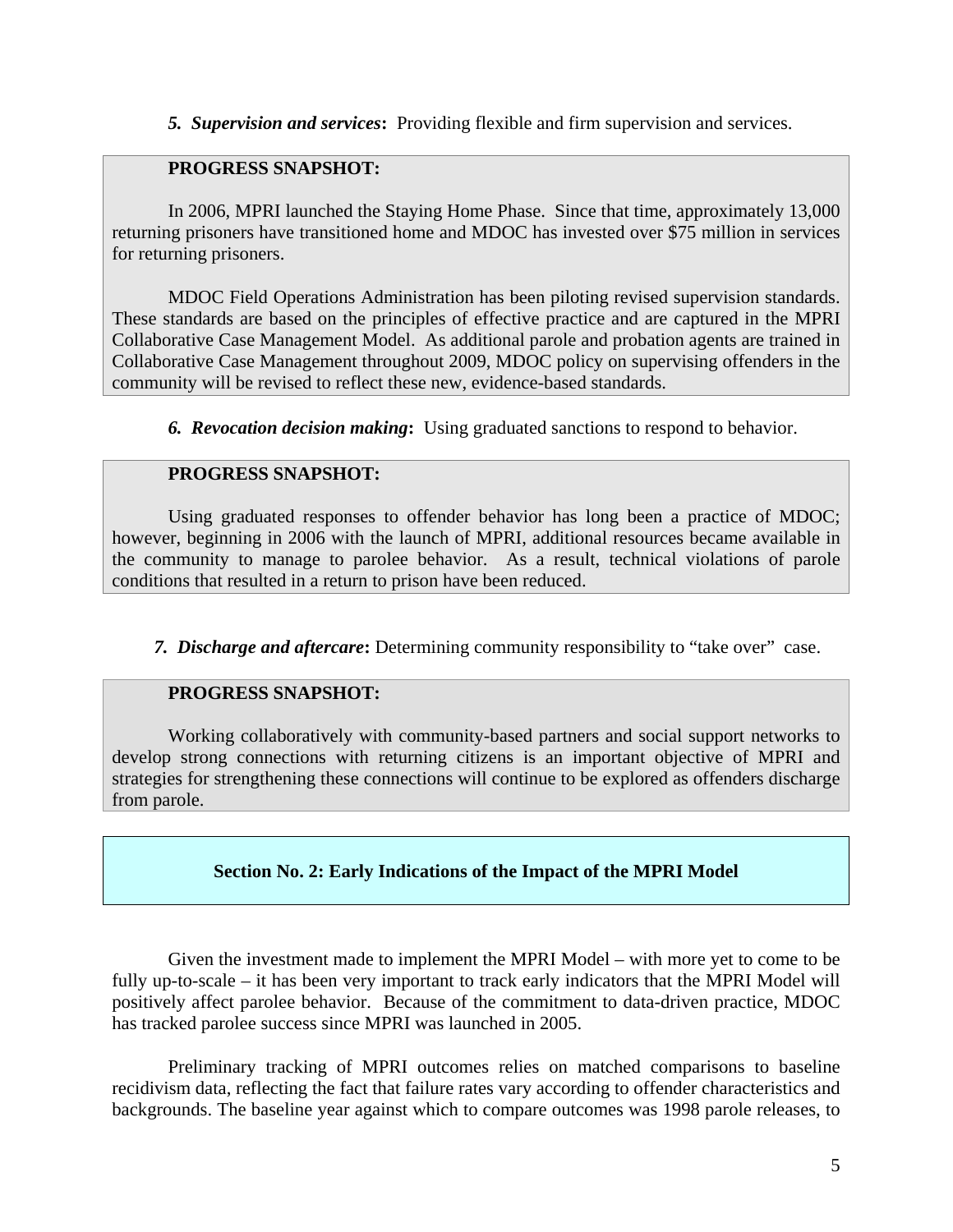ensure that the extended period for baseline outcome tracking would not reach into the genesis year of the MPRI (i.e., 2003). In that year, initial MPRI-driven changes in parole practices already began to be implemented, such as paroling most offenders in early- to mid-week to enable immediate reporting to agents and employers, adoption of graduated sanctions based on behavior and risk, and provision of more intervention options for deteriorating paroles).

In addition, the analysis is done by cohort, to reflect stages of model implementation and so that offenders are being compared to others with comparable time at risk of failure. At this point, results are presented only for the overall impact of MPRI (by cohort) because it is premature to attempt to disaggregate the outcomes by specific site or program.

In 2009, MDOC has been partnering with an independent evaluation team to develop an evaluation of the MPRI Model that will analyze other indicators of parolee behavior (such as arrest and re-conviction rates, employment retention, access to housing, degree of supportive social networks, etc.) so that MDOC and MPRI stakeholders can better understand what works to improve offender behavior and tailor the future implementation of MPRI to incorporate the lessons learned from the evaluation.

#### **A. Recidivism Levels of Offenders who Participated in the MPRI and Have Been Released**

*(UPDATE THROUGH 9/30/2009)* The follow up of MPRI-related offenders who are released to the community is being done by systematically tracking individual offender release cohorts since the MPRI is being implemented in stages to build toward the full MPRI Model. For example, the Intensive ReEntry Units (IRU's) that were implemented in 2005 were actually "precursors" to the MPRI because, while they served as a testing ground for some MPRI practices, they had not implemented the full MPRI Model.

Similarly, much of the activity for the first and second rounds of official MPRI pilot sites and subsequent initial statewide implementation was concentrated on Phases II and III of the MPRI Model because the new, dynamic risk/needs assessment instrument (COMPAS) – that is the lynchpin of Phase I at the point of reception into prison – had not been fully implemented yet. Thus, as each cohort of MPRI-related cases transitions to parole with the escalating benefit of the MPRI Model in place, it is expected that progressively improving recidivism outcomes will be apparent.

In recognition of variable failure rates among offenders with different characteristics, and in light of the fact that the prisoners chosen for the MPRI by the Parole Board tend to be moderate to high risk for re-offense, the Office of Research and Planning has imposed statistical controls on the comparisons to the overall baseline to account for the presence of offender characteristics that are demonstrated to have a strong relationship to differentiations within the baseline failure rates. These statistical controls enable the analysis to refine the comparisons to the baseline by offender subgroups with matched characteristics, rather than just comparing all cases to the overall baseline.

While this complicated undertaking will continue to be refined, Office of Research and Planning analysts have already determined that the two most significant general factors identified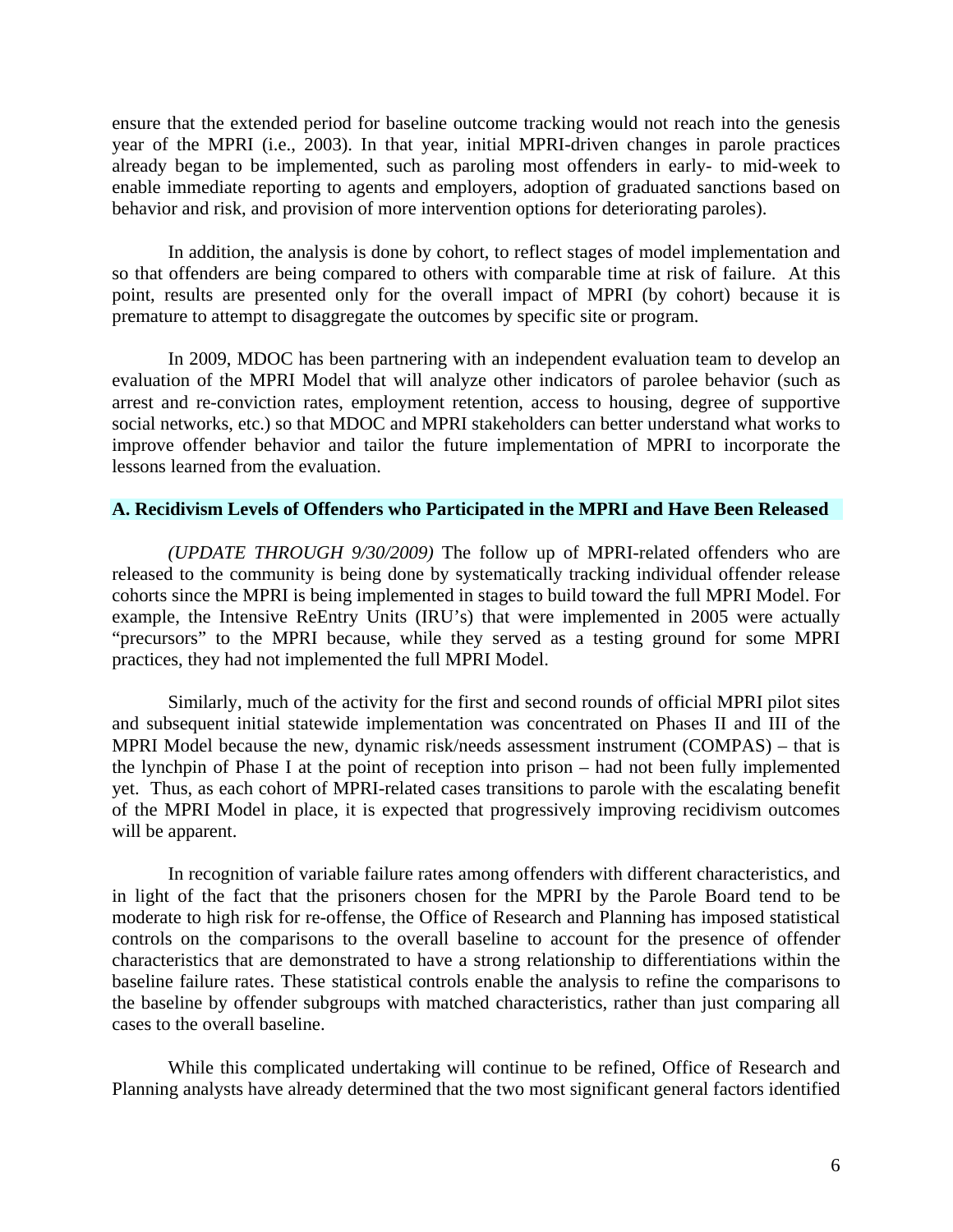so far in the differentiation between release outcomes are a history of previous return to prison as a parole violator and county of release.

In the case of county of release, the differentiation is likely driven by local prosecutorial charging and plea bargaining practices as well as local issues such as economic/employment and housing prospects within depressed areas. The formal MPRI evaluation will eventually include examination of local community dynamics such as these.

In the case of history of prior parole failure, supplementary analysis of the 1998 baseline recidivism data shows that parolees who have a history of being returned to prison as parole violators (for either technical violations or new sentences) have a 24% greater likelihood of again failing on parole when next released, compared to parolees with no prior history of parole failure. This is consistent with the risk principle, wherein if the risk, needs and strengths of past violators are not adequately addressed before again returning them to the community, then more often than not they will continue to fail until something changes. This repetitive cycle of misbehavior is precisely what the MPRI is designed to stop – via its features of dynamic risk assessment, transition accountability planning, program intervention and community in-reach in advance of the next release.

As proof of performance that the MPRI is targeting offenders who are otherwise likely to fail on parole, 51.5% of the IRU and MPRI cases paroled through July of 2009 had a history of prior parole failure, while only 34.5% of the 1998 baseline paroles had a history of prior parole failure.

**When controlling for a history of prior parole failure and time at risk, the overall MPRI/IRU recidivism outcomes through September of 2009 show a 32% relative rate reduction in total returns to prison against the 1998 baseline (across all of the release cohorts as a group.) This translates into an absolute reduction of 2,083 fewer returns to prison so far when compared to baseline expectations (a numerical reduction that will continue to grow if these results are sustained over a full three-year follow-up period for all of the cohorts).** 

Table 1 shows the more detailed status and recidivism levels of the first eleven offender release cohorts for standard IRU/MPRI releases through July of 2009. It is important to recognize that adequate follow-up time must pass before reliable recidivism outcomes can be established, since relatively few offenders are returned to prison during the first several months following release.

It is also important to reiterate that these outcome results are based on preliminary tracking methodology. They represent neither statistically significant findings derived from rigorous evaluation, nor definitive demonstration of the cause and effect of MPRI on offender success. While very encouraging, these preliminary results will eventually have to be subjected to more statistical controls and a more sophisticated array of methodologies, as well as broader outcomes measures (e.g., intermediate outcomes such as offender employment, and additional recidivism outcomes such as re-arrests and re-convictions), and of course full completion of standardized, uniform follow-up periods by each of the individual cohorts.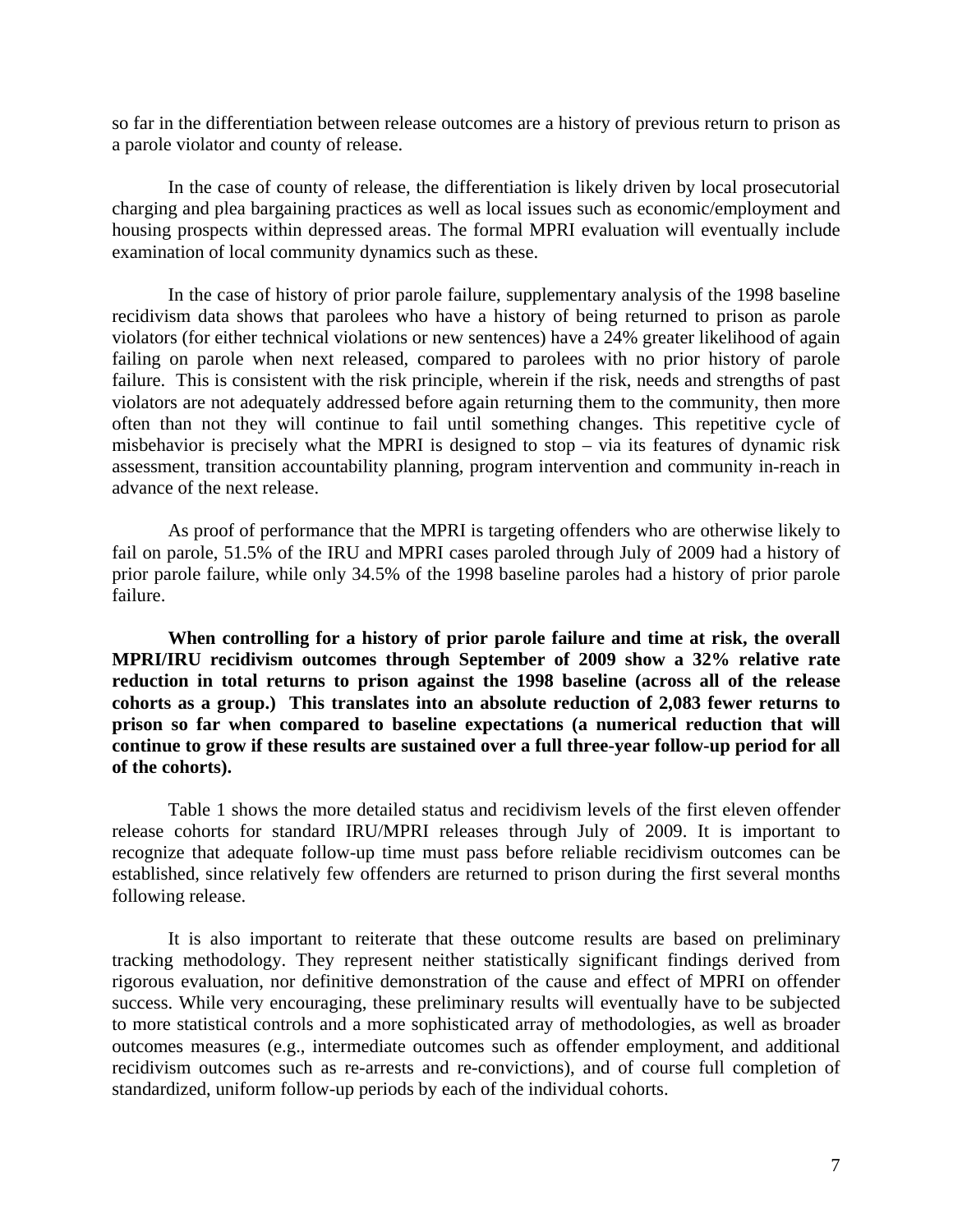As of the end of September 2009, only the first 2,727 standard IRU/MPRI cases paroled in 2005 and 2006 had been released long enough to enable a full three years of follow-up as required by P.A. 245 of 2008 Section 408. This is only about 14% of all standard IRU/MPRI releases to date, and these early cases were limited to serving as a testing ground for MPRI practices since the full MPRI model had not been implemented yet at the time of their releases.

| Table 1: Quarterly Status/Recidivism Levels of Released MPRI-Related Participants <sup>1</sup> |                                     |                                                 |                                                     |         |                                                             |         |                                                  |          |
|------------------------------------------------------------------------------------------------|-------------------------------------|-------------------------------------------------|-----------------------------------------------------|---------|-------------------------------------------------------------|---------|--------------------------------------------------|----------|
|                                                                                                | <b>Number</b><br>of<br><b>Cases</b> | <b>Number</b><br><b>Released</b><br><b>Thru</b> | <b>Returned to Prison</b><br><b>Thru</b><br>9/30/09 |         | <b>Baseline Returns</b><br><b>Expected</b><br>Within period |         | Improvement<br>So Far<br><b>Against Baseline</b> |          |
|                                                                                                | <b>To Date</b>                      | 7/31/09                                         | <b>Number</b>                                       | Percent | <b>Number</b>                                               | Percent | <b>Number</b>                                    | Percent  |
| <b>IRU 1st</b> Cohort<br>(2005 IRU releases)                                                   | 687                                 | 687                                             | 329                                                 | 47.9%   | 389                                                         | 56.6%   | $-60$                                            | $-15.4%$ |
| IRU 2 <sup>nd</sup> Cohort<br>(2006 IRU releases)                                              | 1,412                               | 1,412                                           | 611                                                 | 43.3%   | 801                                                         | 56.7%   | $-190$                                           | $-23.7%$ |
| IRU 3rd Cohort<br>(2007 IRU releases)                                                          | 637                                 | 637                                             | 207                                                 | 32.5%   | 320                                                         | 50.2%   | $-113$                                           | $-35.3%$ |
| <b>MPRI Pilot 1st Cohort</b><br>$(1st$ round $1st$ wave)                                       | 160                                 | 152                                             | 70                                                  | 46.1%   | 84                                                          | 55.3%   | $-14$                                            | $-16.7%$ |
| <b>MPRI Pilot 2<sup>nd</sup> Cohort</b><br>$(1st$ round $2nd$ wave)                            | 806                                 | 806                                             | 371                                                 | 46.0%   | 456                                                         | 56.6%   | $-85$                                            | $-18.6%$ |
| <b>MPRI Pilot 3rd Cohort</b><br>$(1st$ round $3rd$ wave)                                       | 2,460                               | 2,460                                           | 823                                                 | 33.5%   | 1,198                                                       | 48.7%   | $-375$                                           | $-31.3%$ |
| <b>MPRI Pilot 4<sup>th</sup> Cohort</b><br>$(2nd$ round $1st$ wave)                            | 697                                 | 697                                             | 259                                                 | 37.2%   | 337                                                         | 48.4%   | $-78$                                            | $-23.1%$ |
| <b>MPRI Statewide</b><br>$FY$ 2007 (post-IRU)                                                  | 698                                 | 698                                             | 178                                                 | 25.5%   | 324                                                         | 46.4%   | $-146$                                           | $-45.1%$ |
| <b>MPRI Community</b><br><b>Placement Program</b>                                              | 655                                 | 655                                             | 216                                                 | 33.0%   | 332                                                         | 50.7%   | $-116$                                           | $-34.9%$ |
| <b>MPRI Statewide</b><br><b>FY 2008 (All MPRI)</b>                                             | 5,541                               | 5,541                                           | 1,042                                               | 18.8%   | 1,724                                                       | 31.1%   | $-682$                                           | $-39.6%$ |
| <b>MPRI Statewide</b><br><b>FY 2009 (All MPRI)</b>                                             | 6,559                               | 5,360                                           | 302                                                 | 5.6%    | 526                                                         | 9.8%    | $-224$                                           | $-42.6%$ |

 $\overline{a}$ 

<span id="page-7-0"></span><sup>&</sup>lt;sup>1</sup> These are standard IRU and official MPRI releases. Specialized MPRI subpopulations, such as the inmates in the MPRI Mentally Ill Project and in the Special Alternative Incarceration (SAI) intensive reentry program will be reported separately in other MPRI-related evaluation reports.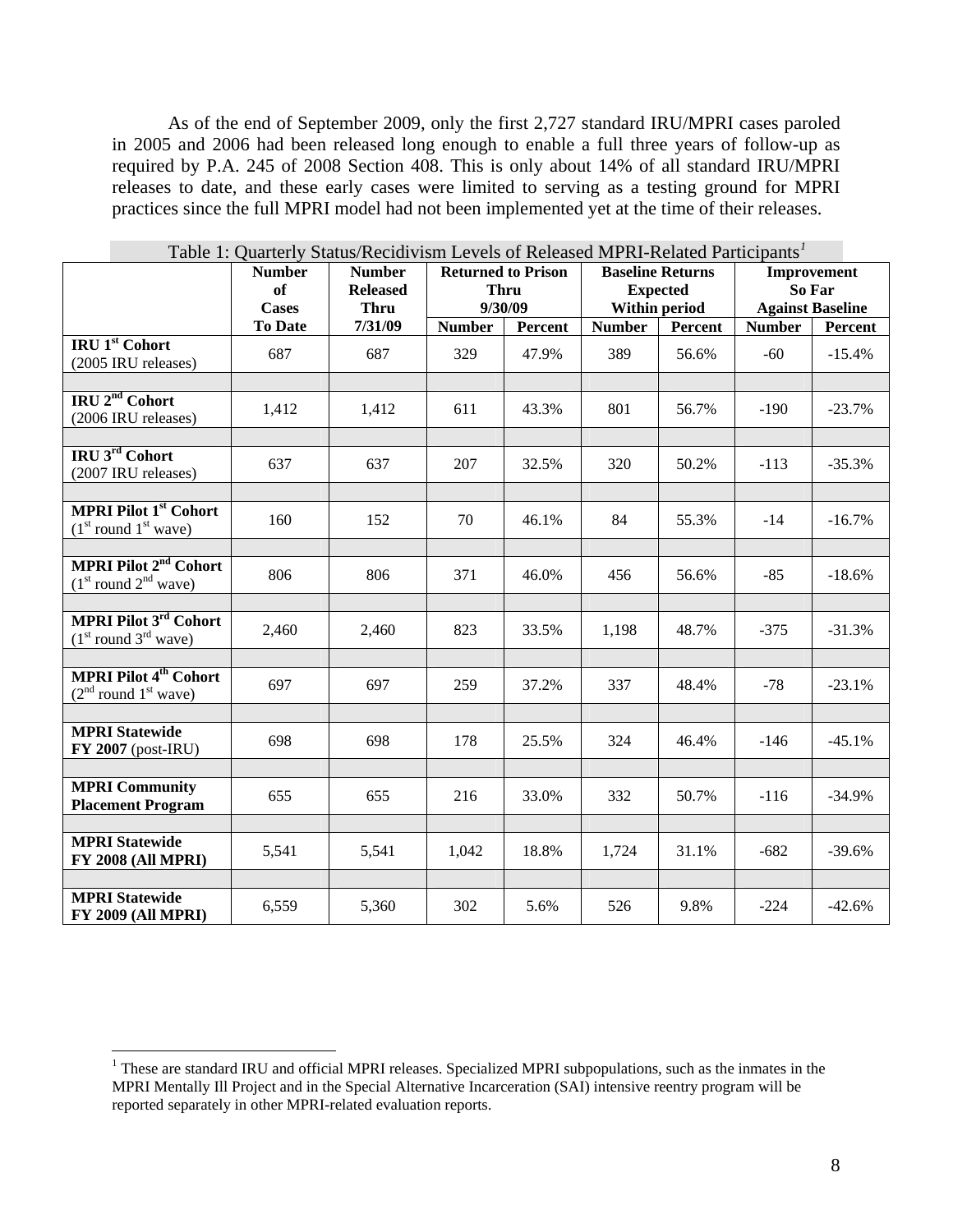## *First IRU Offender Release Cohort (2005 Releases)*

All offenders released to parole from the IRU's in 2005 represent the first pre-MPRI offender release cohort that is being tracked. The first of these offenders transitioned to parole in February of 2005. A full 3-year follow-up period has now been completed for this first MPRIrelated cohort. The 3-year results for this cohort show a 15% relative rate reduction in returns to prison against the overall baseline when controlling for a history of prior parole failure. That translates into 60 fewer returns to prison than baseline expectations, and an absolute rate reduction of 8.7% for this initial MPRI-related cohort (i.e., 47.9% returned to prison within 3 years after release, compared to baseline expectations of 56.6% returned to prison within 3 years after release, when controlling for a history of prior parole failure).

## *Second IRU Offender Release Cohort (2006 Releases)*

All offenders released to parole from the IRU's in 2006 represent the second pre-MPRI cohort to be tracked. There are 1,412 cases in this cohort, and about 43% returned to prison through the end of September 2009. This represents a 24% relative rate improvement in returns to prison so far against the overall baseline when controlling for a history of prior parole failure and time at risk.

#### *Third IRU Offender Release Cohort (2007 Releases)*

All offenders released to parole from the IRU's in 2007 represent the third pre-MPRI cohort to be tracked. This cohort of 637 released cases was closed out at the end of May 2007 because the IRU locations were then re-designated as "MPRI Statewide" pilot site facilities. About 33% had returned to prison through the end of September 2009. This represents a 35% relative rate improvement in returns to prison so far against the overall baseline when controlling for a history of prior parole failure and time at risk.

#### *First MPRI Round 1 Pilot Site Offender Release Cohort*

The first official MPRI pilot site offender release cohort consisted of 160 offenders (20 at each of eight pilot sites). Six of these offenders had their paroles suspended prior to release and received continuances instead; two due to pending charges, three due to institutional misconduct, and one due to failure to complete the statutory GED educational requirement. Two more of the original 160 were paroled, but ultimately as non-MPRI cases.

These first official MPRI offenders began paroling in November and December of 2005, and all had transitioned to parole by the end of April 2006. A full 3-year follow-up period has now been completed for this first official MPRI pilot release cohort. The 3-year results for this inaugural pilot cohort show a 17% relative rate reduction in returns to prison against the overall baseline when controlling for a history of prior parole failure. That translates into 14 fewer returns to prison than baseline expectations, and an absolute rate reduction of 9.2% for this first official MPRI pilot cohort (i.e., 46.1% returned to prison within 3 years after release, compared to baseline expectations of 55.3% returned to prison within 3 years after release, when controlling for a history of prior parole failure).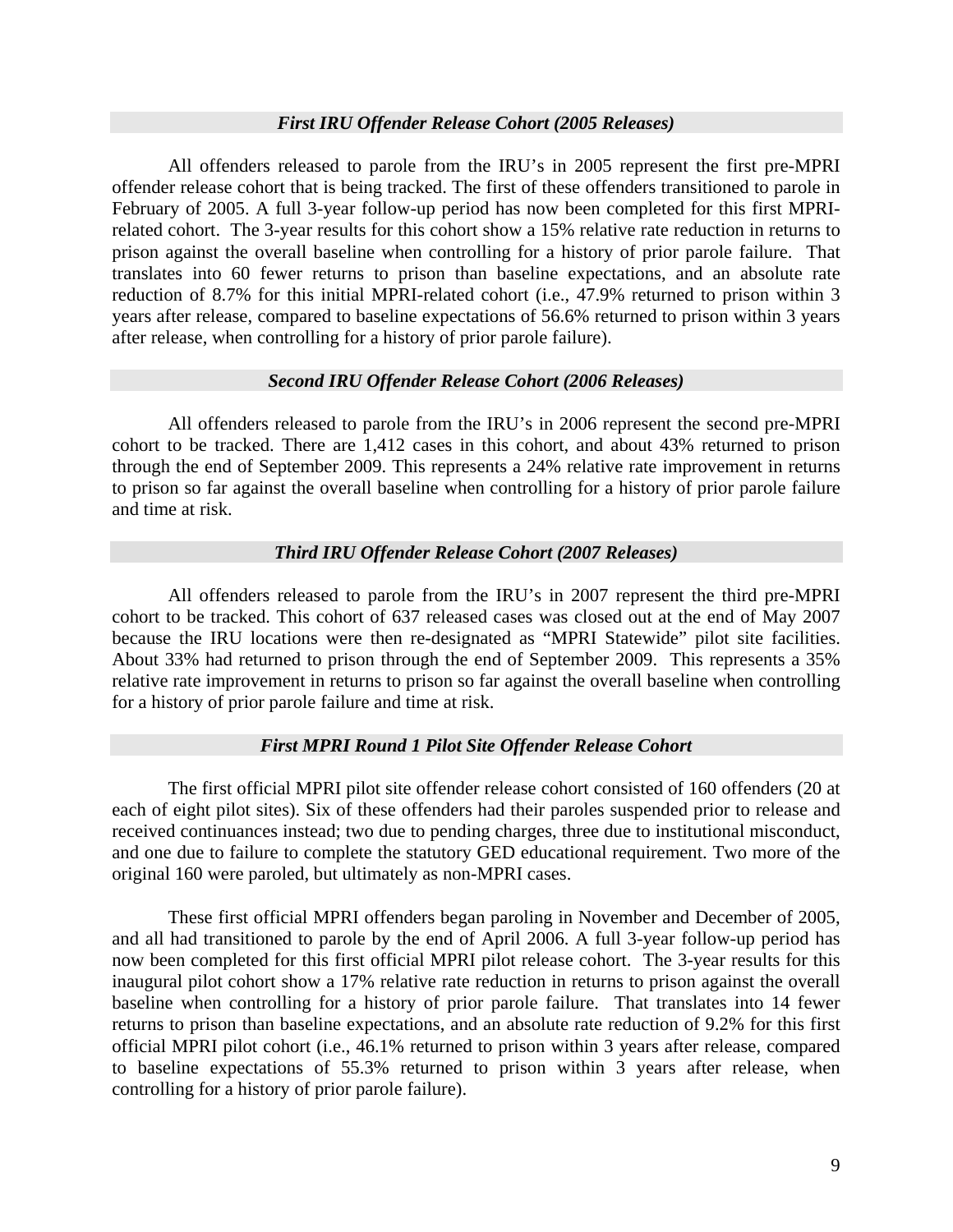## *Second MPRI Round 1 Pilot Site Offender Release Cohort*

The  $2<sup>nd</sup>$  wave of first round MPRI pilot site cases began to be released in larger numbers in May 2006, and all 806 cases had transitioned to parole by the end of September 2006.

A full 3-year follow-up period has now been completed for this second cohort of official MPRI pilot site cases. The 3-year results show a 19% relative rate reduction in returns to prison against the overall baseline when controlling for a history of prior parole failure. That translates into 85 fewer returns to prison than baseline expectations, and an absolute rate reduction of 10.6% for this second official MPRI pilot site cohort (i.e., 46.0% returned to prison within 3 years after release, compared to baseline expectations of 56.6% returned to prison within 3 years after release, when controlling for a history of prior parole failure.

 In total, over 1,800 prisoners were targeted (paroled/engaged/ identified) for the MPRI in FY 2006, with each release cohort (4-6 month cycles) benefiting from fuller implementation of the complete MPRI Model.

# *Third MPRI Round 1 Pilot Site Offender Release Cohort*

The  $3<sup>rd</sup>$  wave of first round MPRI pilot site cases began to be released in October 2006, and all 2,460 had transitioned to parole by the end of September 2007. About 34% of these cases had returned to prison by the end of September 2009. This represents a 31% relative rate improvement so far against the overall baseline when controlling for a history of prior parole failure and time at risk.

# *First MPRI Round 2 Pilot Site Offender Release Cohort*

The  $1<sup>st</sup>$  wave of second round MPRI pilot site cases began to be engaged with the seven new pilot sites in October 2006, and all 697 had paroled by the end of September 2007, with about 37% returned to prison by the end of September 2009. This represents a 23% relative rate improvement so far against the overall baseline when controlling for a history of prior parole failure and time at risk.

# *FY 2007 MPRI Statewide Offender Release Cohort*

In the first half of 2007, the IRU locations were re-designated as "MPRI Statewide" facilities, so a new offender release cohort was started in June 2007 for tracking paroles from those locations. Through September of 2007, all 698 MPRI Statewide FY 2007 cases were paroled, and about 26% had been returned to prison by the end of September 2009. This represents a 45% relative rate improvement in returns to prison so far against the overall baseline when controlling for a history of prior parole failure and time at risk.

# *MPRI Community Placement Program Offender Release Cohort*

The MPRI Community Placement Program (CPP) was a system of integrated transitional services coupled with rigorous drug testing and sanctions. The CPP was restricted to offenders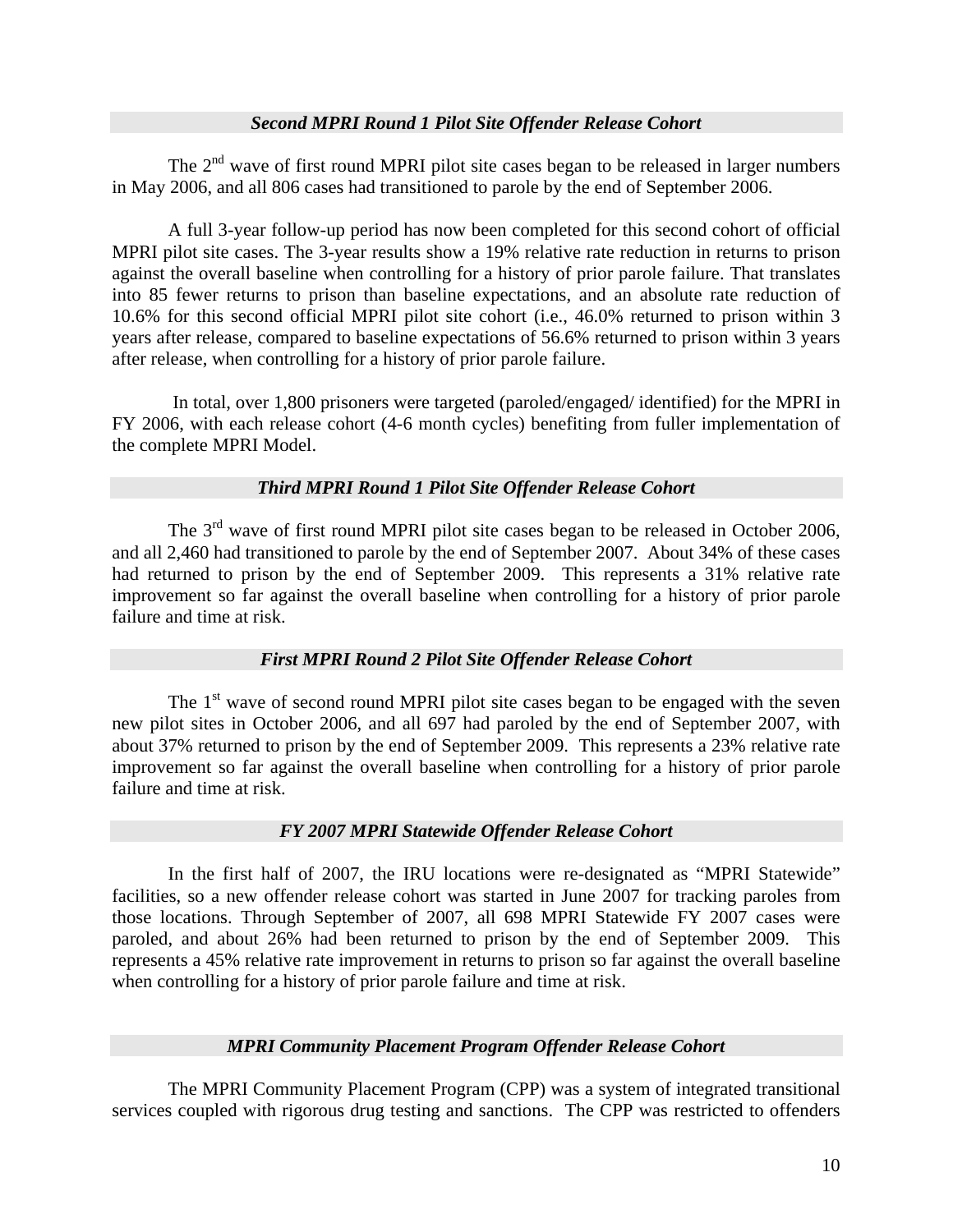who were serving active prison sentences for only drug crimes or other nonviolent, nonweapons-related crimes who were already past their earliest release dates due to either previous denial of parole or earlier return to prison as violators of parole conditions.

The program consisted of four phases which assessed, referred, and placed parolees into community-based transitional residential housing and services. The initial phase was the standard MPRI In-Reach phase, followed by placement in a community-based programming center, and then eventual transition to an approved home placement (with electronic monitoring as necessary) and access to programming, assistance and services. The final phase allowed for periods of return to the community-based programming center if necessary for reasons such as rule noncompliance, family conflict or loss of home status.

Paroles to the CPP began in June 2007, and all 655 cases had paroled to the CPP by the end of December 2007, with about 33% returned to prison so far through September 2009. This represents a 35% relative rate improvement in returns to prison so far against the overall baseline when controlling for a history of prior parole failure and time at risk.

## *FY 2008 MPRI Statewide Offender Release Cohort*

In FY 2008, the MPRI was implemented statewide (meaning that every county was covered by the initiative). Thus, all offenders identified, engaged and released under the MPRI during FY 2008 constituted a new comprehensive statewide offender release cohort to be tracked. A total of 5,541 MPRI Statewide FY 2008 cases were paroled, and about 19% had returned to prison through September 2009. This represents a 40% relative rate improvement in returns to prison so far against the overall baseline when controlling for a history of prior parole failure and time at risk.

#### *FY 2009 MPRI Statewide Offender Release Cohort*

In FY 2009, the MPRI is moving up to scale (meaning that every offender sent to prison is now being assessed under the initiative and the full MPRI model is now approaching complete implementation). Thus, all offenders identified, engaged and released under the MPRI during FY 2009 constitute a new comprehensive statewide offender release cohort to be tracked. A total of 6,559 MPRI Statewide FY 2008 cases had been identified and engaged, and 5,360 of them were paroled by the end of July 2009. Only about 6% had returned to prison through September 2009. This represents a 43% relative rate improvement in returns to prison so far against the overall baseline when controlling for a history of prior parole failure and time at risk.

#### **B. MPRI-Related Offender Release Cohorts by Crime Group**

Table 2 shows the principal crimes for which sentences were being served among those offenders transitioned to parole so far from the first eleven offender release cohorts. Sentences for drug and other nonassaultive crimes are understandably the most common for these initial offender release cohorts. After successes are achieved and parole board confidence in positive outcomes is increased, it is anticipated that the mix of offenses will gradually include a higher proportion of assaultive cases.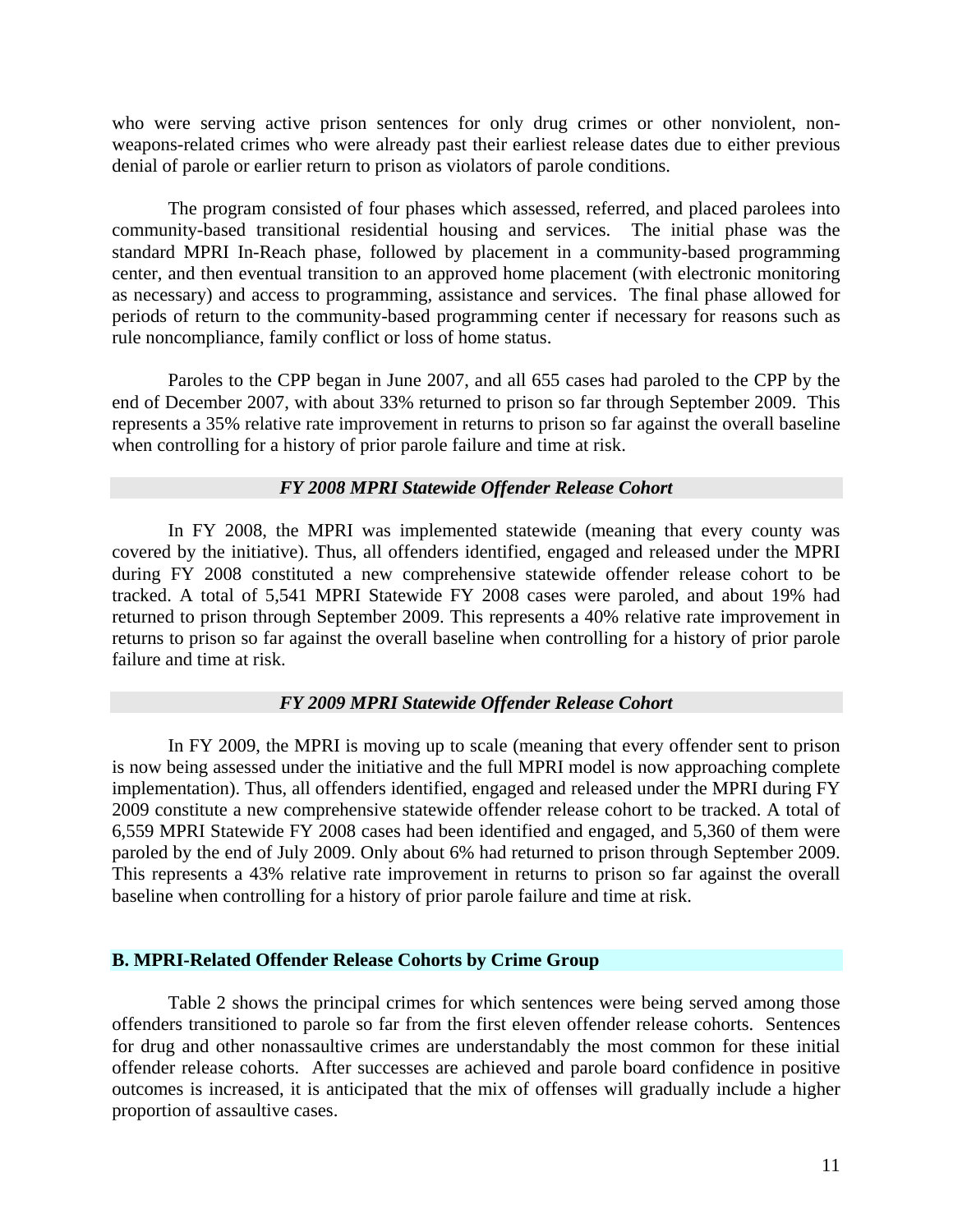| Table 2: Crime Groups for MPRI-Retated Participants Released Thru 4/30/09 |                |                   |       |                      |              |  |
|---------------------------------------------------------------------------|----------------|-------------------|-------|----------------------|--------------|--|
|                                                                           |                | <b>Other</b>      |       | <b>Other</b>         |              |  |
|                                                                           | <b>Sex</b>     | <b>Assaultive</b> | Drug  | <b>Nonassaultive</b> | <b>Total</b> |  |
| <b>IRU</b> 1 <sup>st</sup> Cohort                                         | 42             | 202               | 127   | 316                  | 687          |  |
| (2005 IRU releases)                                                       | 6.1%           | 29.4%             | 18.5% | 46.0%                | 100%         |  |
|                                                                           |                |                   |       |                      |              |  |
| IRU 2 <sup>nd</sup> Cohort                                                | 65             | 451               | 226   | 670                  | 1,412        |  |
| (2006 IRU releases)                                                       | 4.6%           | 31.9%             | 16.0% | 47.5%                | 100%         |  |
|                                                                           |                |                   |       |                      |              |  |
| <b>IRU 3rd Cohort</b>                                                     | 33             | 194               | 115   | 295                  | 637          |  |
| $(2007 \text{ cases so far})$                                             | 5.2%           | 30.5%             | 18.0% | 46.3%                | 100%         |  |
|                                                                           |                |                   |       |                      |              |  |
| <b>MPRI Pilot 1st Cohort</b>                                              | $\mathbf{0}$   | 33                | 38    | 81                   | 152          |  |
| $(1st$ round $1st$ wave)                                                  | 0.0%           | 21.7%             | 25.0% | 53.3%                | 100%         |  |
|                                                                           |                |                   |       |                      |              |  |
| <b>MPRI Pilot 2<sup>nd</sup> Cohort</b>                                   | 31             | 217               | 147   | 411                  | 806          |  |
| $(1st$ round $2nd$ wave)                                                  | 3.8%           | 26.9%             | 18.2% | 51.0%                | 100%         |  |
|                                                                           |                |                   |       |                      |              |  |
| <b>MPRI Pilot 3rd Cohort</b>                                              | 125            | 848               | 414   | 1,073                | 2,460        |  |
| $(1st$ round $3rd$ wave)                                                  | 5.1%           | 34.5%             | 16.8% | 43.6%                | 100%         |  |
|                                                                           |                |                   |       |                      |              |  |
| <b>MPRI Pilot 4<sup>th</sup> Cohort</b>                                   | 46             | 217               | 123   | 311                  | 697          |  |
| $(2nd$ round $1st$ wave)                                                  | 6.6%           | 31.1%             | 17.6% | 44.6%                | 100%         |  |
|                                                                           |                |                   |       |                      |              |  |
| <b>MPRI Statewide</b>                                                     | 38             | 263               | 112   | 285                  | 698          |  |
| FY 2007                                                                   | 5.4%           | 37.7%             | 16.0% | 40.8%                | 100%         |  |
|                                                                           |                |                   |       |                      |              |  |
| <b>MPRI Community</b>                                                     | $\overline{0}$ | $\theta$          | 186   | 469                  | 655          |  |
| <b>Placement Program</b>                                                  | 0%             | 0%                | 28.4% | 71.6%                | 100%         |  |
|                                                                           |                |                   |       |                      |              |  |
| <b>MPRI Statewide</b>                                                     | 493            | 1,795             | 912   | 2,341                | 5,541        |  |
| $\overline{\text{FY}}$ 2008 (All MPRI)                                    | 8.9%           | 32.4%             | 16.5% | 42.2%                | 100%         |  |
|                                                                           |                |                   |       |                      |              |  |
| <b>MPRI Statewide</b>                                                     | 863            | 1,532             | 765   | 2,200                | 5,360        |  |
| <b>FY 2009 (All MPRI)</b>                                                 | 16.1%          | 28.6%             | 14.3% | 41.0%                | 100%         |  |

*Table 2: Crime Groups for MPRI-Related Participants Released Thru 4/30/09* 

#### **C. MPRI Comprehensive Evaluation**

Elements of the MPRI Comprehensive Evaluation are being developed and piloted at the MPRI Learning Site, which began operations in April 2009. The Learning Site is the first site at which offenders are participating in all aspects of the MPRI model, including Phase I (institutional phase), with assessment, case planning, treatment and progress monitoring. A more complete description of the Learning Site and its purpose and operations is contained in a Concept Paper, (Attachment 1). In addition to presenting an opportunity for operational testing and development, this is a chance to develop, test and implement the measurement of multiple aspects of the MPRI model and to incorporate those measures into the comprehensive evaluation.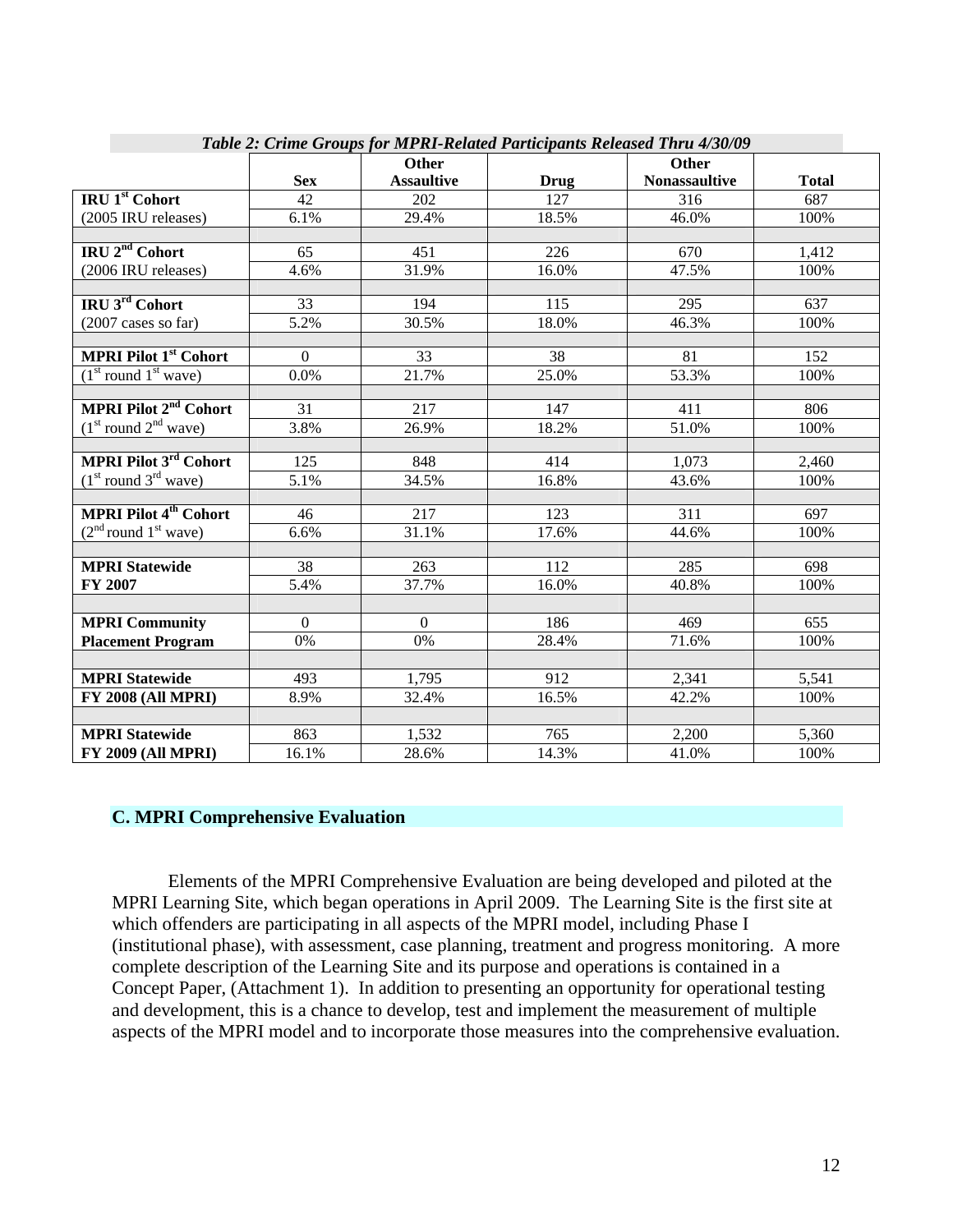#### **PROGRESS SNAPSHOT:**

The Learning Site Evaluation Advisory Committee, comprised of MDOC staff and nationally prominent corrections researchers, has met several times to finalize a plan for the evaluation of the Learning Site and develop specifications for a contract with an outside evaluator. That process is almost complete, and it is expected that contract for the evaluation will be in place before the beginning of Calendar Year 2010. The evaluation is expected to produce its first report of findings by January 2011.

Ongoing results from the Learning Site evaluation will inform the development of the Comprehensive Evaluation of MPRI. Initial process outcomes will help in developing more general process measures and in refining measures of short, intermediate and long term outcomes and impacts. Throughout the Learning Site evaluation, data needs and sources will be developed and the data collection process (e.g. offender and staff surveys) will be refined. All of this information will feed directly into the finalization and ultimate implementation of the Comprehensive Evaluation.

Expanded Measures of Offender Behavior. Measurement will be enhanced in several areas. First, outcome measures will be expanded to include new convictions and non-prison dispositions. These enhancements will significantly broaden the range of offender behavior being measured and, as such, will provide a more comprehensive assessment of the relationship between MPRI participation and improvements in public safety.

Second, other intermediate measures of offender behavior such as employment acquisition and retention, earnings, residential stability, family support, and participation in treatment, will be developed and tracked. These measures will allow assessment of how well offender needs are being addressed and the extent to which offenders are engaging in pro-social behaviors that have been shown to reduce involvement in illegal activity.

Ten-Year Trend Analysis. While the current and expanded outcome tracking provides measurement of outcomes for baseline and current MPRI cases, it does not provide information on trends over time. Thus, a ten-year trend analysis of site-specific data will be conducted and used to enable localized interpretation of the offender behavior data, and to understand the impact that singular events can have on crime trends in specific communities.

Data will also be retrospectively collected on outcomes and characteristics of offenders that have returned to each community in the years since the 1998 baseline year in order to establish ten-year trend histories.

In addition to these basic analyses of trends, more sophisticated statistical analysis and modeling techniques will be used to identify more detailed aspects of the basic trends. For example, techniques such as Latent Growth Curve Analysis can identify different "trajectories" of change, which are valuable in developing site-specific expectations against which to compare actual outcomes, and thereby more accurately determine program effects.

Additional data will be collected on events that affect the criminal justice system such as high profile criminal events, major economic/employment downturns, and changes in disposition and return to prison rates. These data will be plotted over time and provide a contextual framework to better understand shifts in criminal justice trends.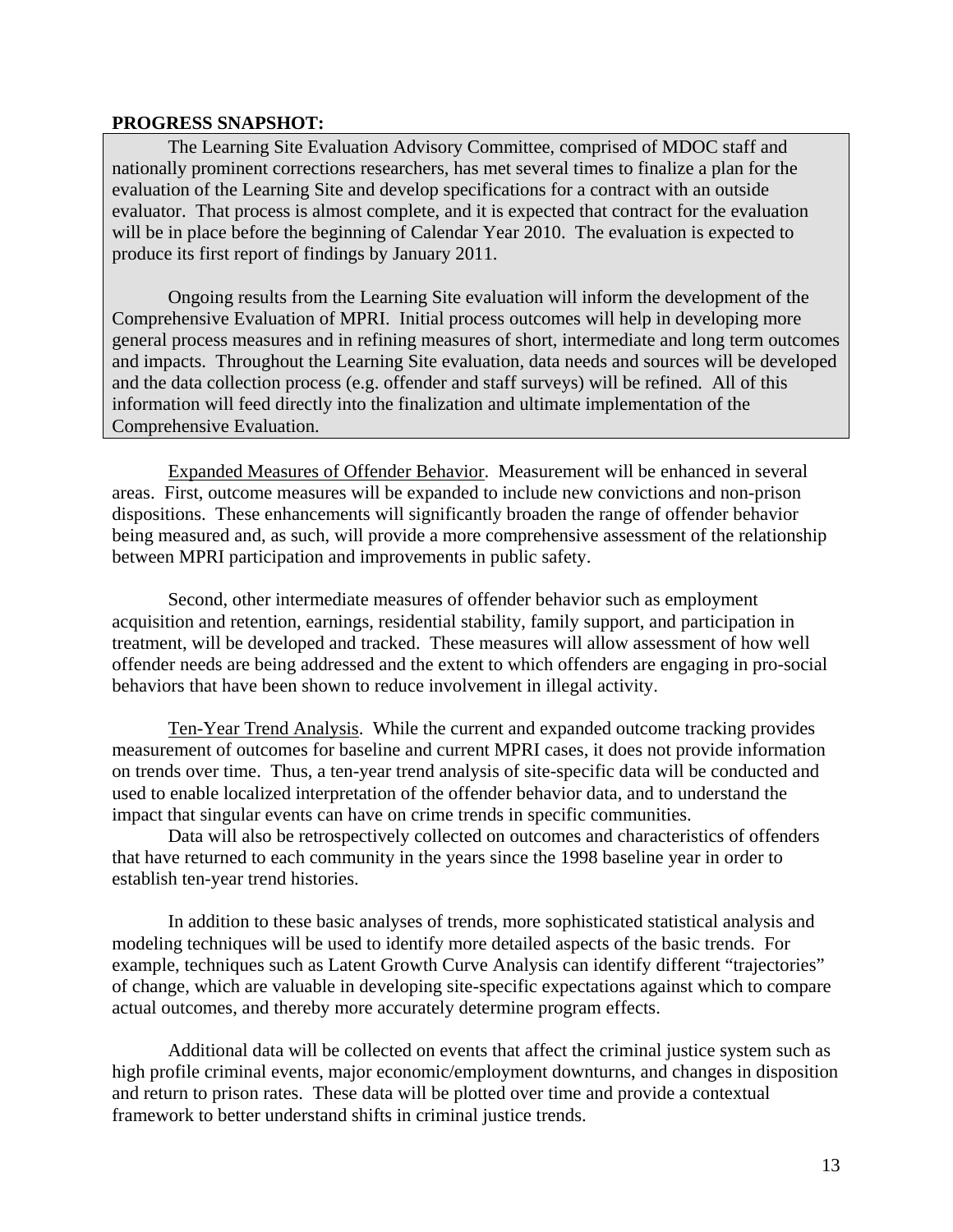Comprehensive evaluation of MPRI impact. The comprehensive evaluation will assess the impact of MPRI system-wide, using multiple comparison groups and extensive statistical controls to isolate the specific impact of MPRI on offender success rates. The comprehensive evaluation will build on lessons learned from the Learning Site and the enhanced measures discussed above.

The evaluation will be constructed around a survival model (also known as a hazard, time to failure, or event history model) that assesses the rates at which recidivism occurs and the time from "treatment" to failure. The survival model approach will allow comparisons of the impact of differing types and intensities of MPRI exposure for discrete groups of offenders. It also allows the inclusion of a wide array of offender level data such as demographics, risk, criminal history and program and treatment participation and performance. This combination of methods is expected to allow researchers to make well informed judgments about whether MPRI worked, for whom and, perhaps most importantly, why. Planning for the comprehensive evaluation is ongoing.

An important component of the overall research plan is enhancement of the MDOC data collection system to allow for the effective tracking of all necessary data elements. Piloting the enhanced data collection system in the Learning Site will ensure that the system is ready to be launched statewide to improve the tracking of key variables.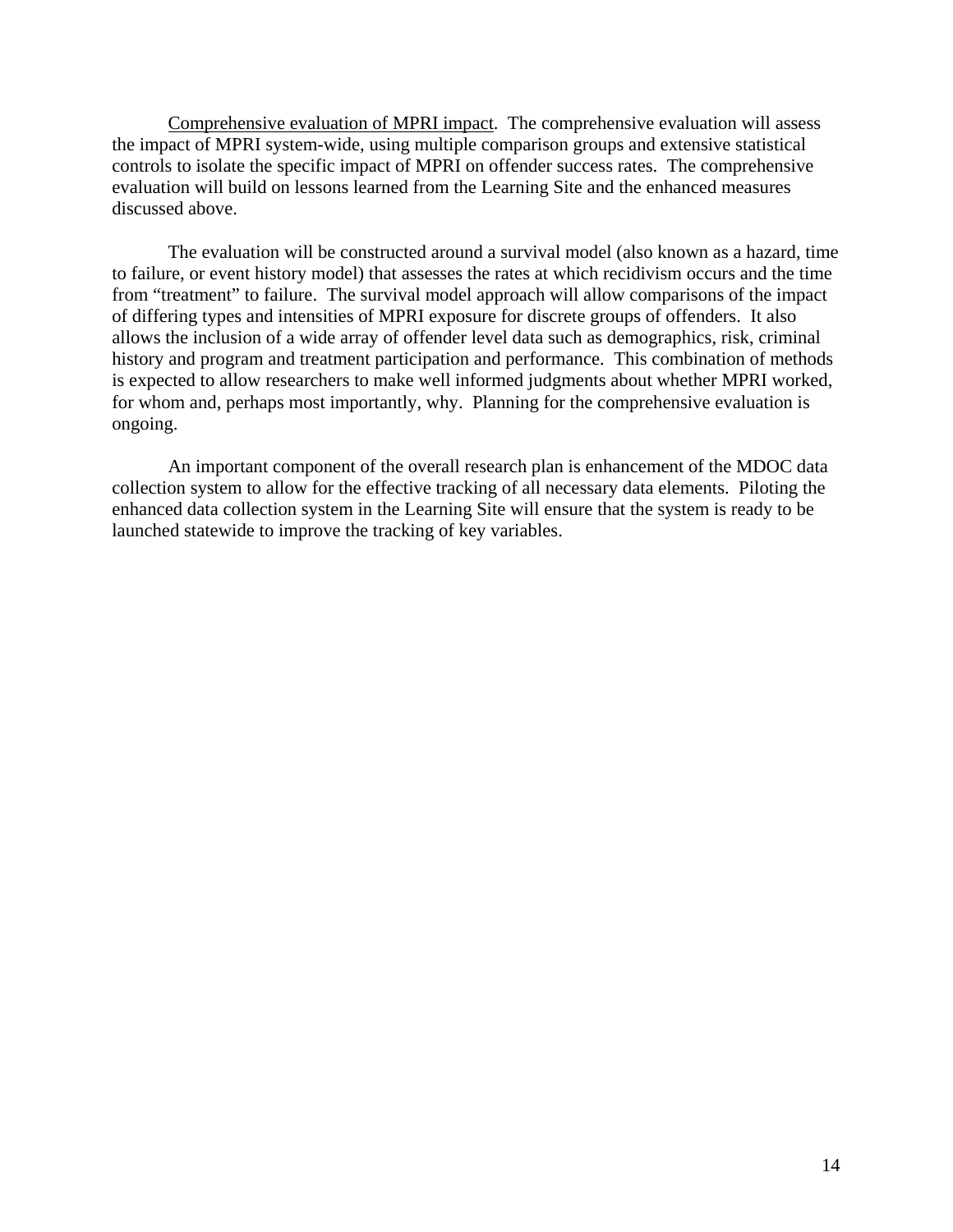Attachment 1

MPRI Learning Site Concept Paper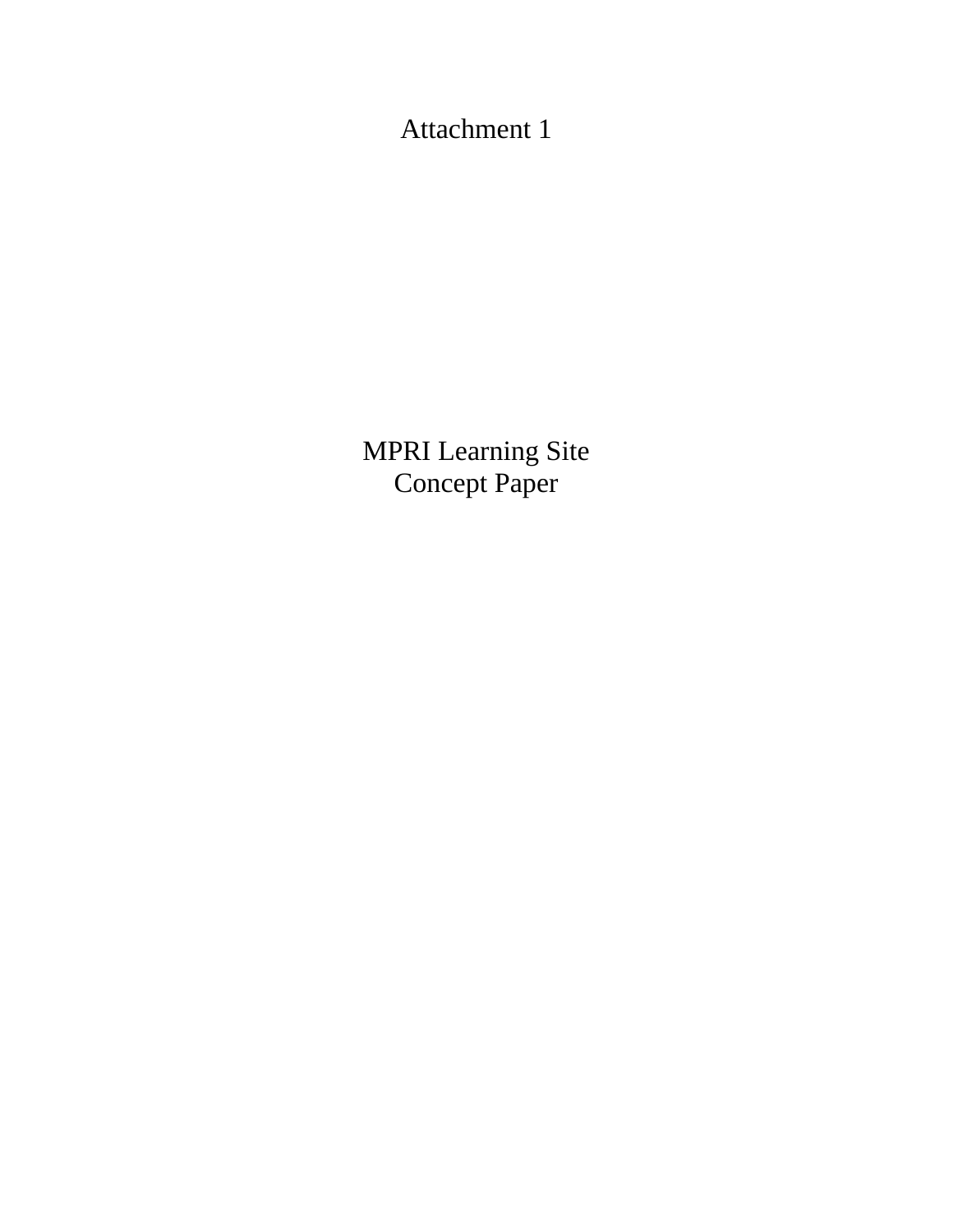

# **CONCEPT PAPER**

# *March 8, 2009*

# **Fully Implementing the MPRI Model and Evaluating its Impact on Crime through a Learning Site Approach**

In 2009, the Michigan Department of Corrections (MDOC) will use a learning site approach to fully implement and evaluate the Michigan Prisoner ReEntry Initiative (MPRI) Model. MDOC has developed this Concept Paper to explore how to fully implement the core aspects of the MPRI Model using a learning-site approach and to then implement a robust impact evaluation.

The Department is convinced that tremendous learning can come from this intensive implementation approach that can inform both the statewide implementation of the MPRI Model as well as the comprehensive evaluation strategy that will be used to measure the impact of the Model when it is implemented to scale. This approach will provide the evidence that is needed to convince the key stakeholders in the MPRI effort that the Model is sound and that, when fully implemented, it reduces crime.

Launching a learning site in Fiscal Year (FY) 2009 will further enhance a smooth transition to a new governor's administration in FY2011. Between FY2009 – FY2011, substantial progress can be made on evaluating the alignment of practice with key elements of the Model and to evaluate the impact of the Model on crime. The Learning Site evaluation will be conducted by a third-party, independent evaluator that will continuously report to stakeholders on the major findings from their process and outcome analysis so that any suggested changes can be implemented and evaluated in real time. During this period, MDOC suggests that data can be captured and analyzed along three key dimensions:

- 1. *Process Measures* such as the quality of assessment and case plan development and the use of evidencebased programming;
- 2. *Intermediate Measures* of offender success such as housing attainment, employment, and other services as well as the quality of service delivery;
- 3. Preliminary findings on several cohorts of former prisoners who transition through the Learning Site against *justice outcomes* such as arrests, convictions, violations and returns to prison.

Findings from the Learning Site will be used to inform the statewide evaluation strategy for measuring the impact of MPRI on these three key dimensions. Under Governor Granholm's leadership, the statewide evaluation of the MPRI will be funded and will begin in FY2011. By the end of a new Governor's first term (2014), the statewide evaluation will have produced 5-years of data. In order to have results during this timeframe, MDOC funding that has been established for a full statewide evaluation beginning in FY 2009 will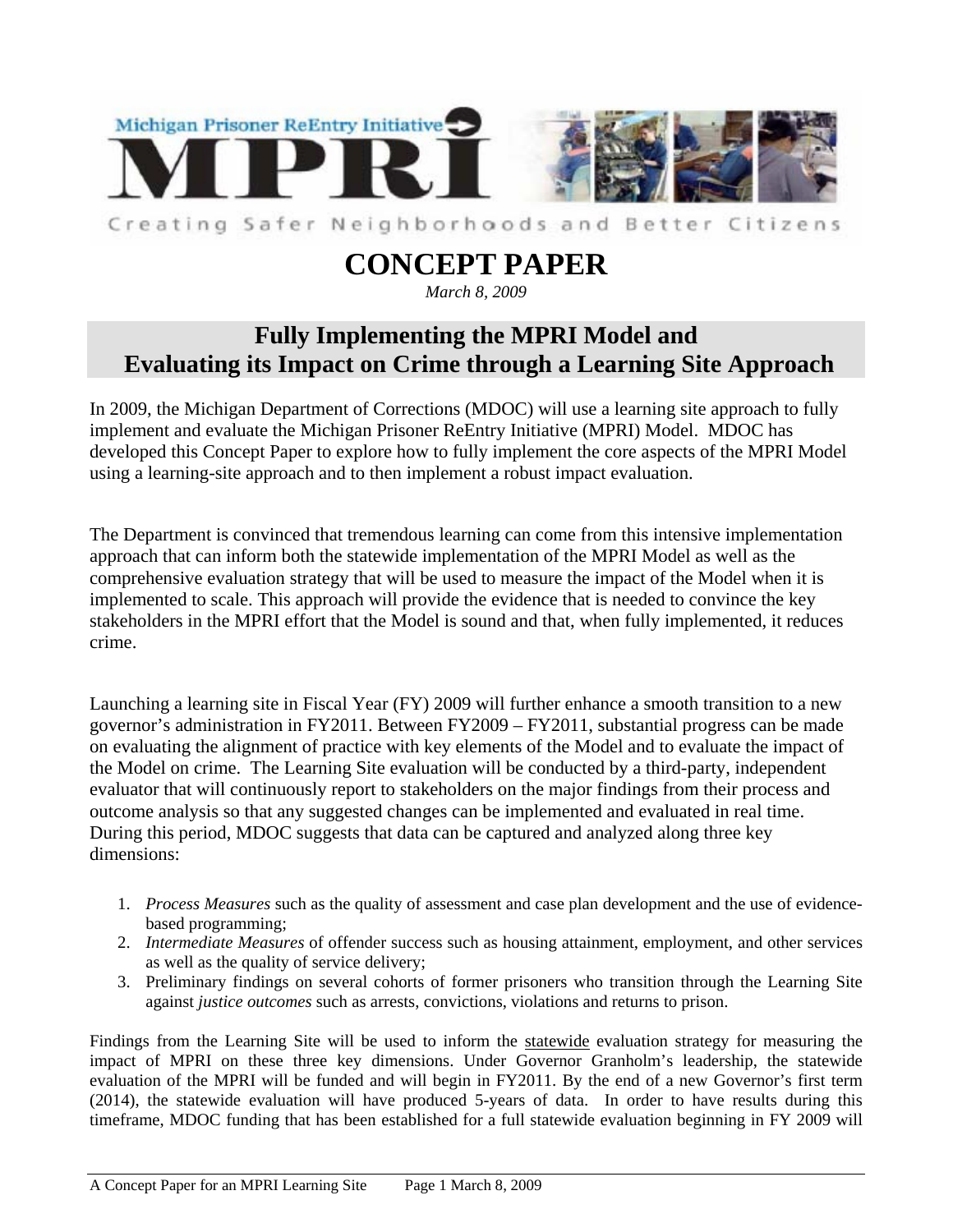be reinvested for this learning-site approach. This, coupled with an investment from other funding partners, will support the MPRI Model implementation and evaluation in one Learning Site.

# *Evaluating System Change One MPRI Community Site at a Time*

It is proposed that the first learning site that will be evaluated against the model is the Kent County MPRI Community Site. Approximately 3,000 male prisoners who are currently incarcerated in the Michigan prison system are expected to return to Kent County upon release. Sixty percent, or 1,796 prisoners, are either past their Earliest Release Date, or will be at their Earliest Release Date in the next two years. In addition, over the course of the next year, approximately 500 new prison admissions from Kent County for terms of two years or less will be received at the reception center and another 59 parolees are projected to be returned to prison. Thus, the Kent County site has a sufficient number of prisoners who can transition through all three phases of the process and be evaluated against criminal justice outcomes in the next two years (See Attachment No. 1).

The Learning Site evaluation will benefit from a focus on prisoners with short terms because the largest proportion of offenders who are admitted to prison each year have terms of two years or less. Using this population also allows the third party evaluator to produce both process and outcome data during the two-year window when this data can have the most benefit in attracting the support of a new governor's administration and new legislative leaders who will take office in 2011 (in addition to the Governor's election, both the Michigan House and the Senate will be elected in November, 2010).

By the time Governor Granholm leaves office in January of 2011 there will be robust, independent evidence of the effect of MPRI on crime as well as substantial progress on the statewide evaluation which will be planned and begin implementation during her tenure. This will further enhance the already strong likelihood that there will not be a delay or major change in the continuation of the MPRI as a new Governor – and a new administration – takes over the reins of state government. As the evaluation continues over time, prisoners who are serving longer terms will also be evaluated against the Model which will provide further independent evidence of MPRI's effect on crime reduction.

MDOC is proposing to expand the learning site evaluation strategy to other sites during the next few years as part of our comprehensive statewide evaluation plan. The Learning Site strategy is designed to compliment and help drive on-going and continual efforts to take the MPRI fully up to scale. The four core components of the revised statewide evaluation plan, starting with the Learning Sites, are proposed to include:

- 1. *Measures of offender behavior.* The indicators of offender criminal behavior include arrest, conviction, and disposition and will be analyzed. Other intermediate measures of offender behavior will be analyzed such as employment retention, wage earnings, residential stability, family support, and participation in treatment. Much can be learned from the Learning Site on how to measure and analyze this data. These lessons learned will be incorporated into the statewide evaluation plan.
- 2. *Ten-Year Trend Analysis, Year-by-Year, Quarter-by-Quarter.* A ten-year trend analysis of sitespecific data, available in real time, will be used to allow for localized interpretation of the offender behavior data and to understand the impact singular events can have on crime trends in specific communities. Data will also be retrospectively collected on outcomes and characteristics of offenders that have returned each community since 1998 in order to establish a ten-year trend history.

Additional data will be collected on events that affect the criminal justice system such as high profile criminal events, major corporate layoffs, changes in disposition and return to prison rates. These data will be plotted over time and provide a contextual framework to better understand shifts in criminal justice trends.

3. *Comprehensive evaluation of impact.* New data will be collected on characteristics of offenders returning to communities that include additional information on offender demographics, criminal risk,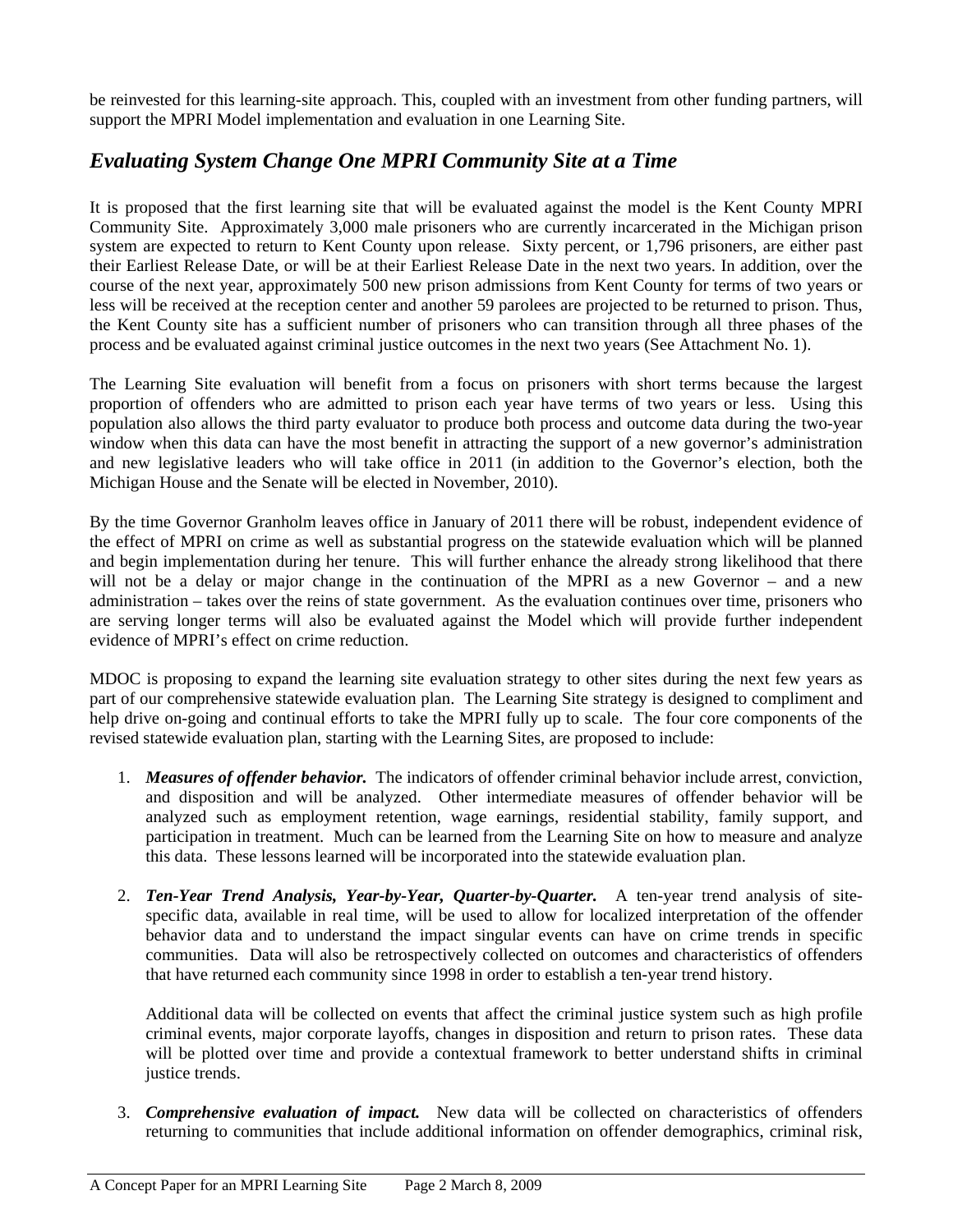criminal history, degree of MPRI Model exposure, and program and treatment dosages. Measures of impact, such as return to prison rates and time to parole failure, will be tracked and measured by MDOC and will augment the independent evaluation as ancillary but critical information.

An important component of this plan is that MDOC's data collection system needs to be enhanced to allow for the effective tracking of these variables. Piloting the enhanced data collection system in the Learning Site will ensure that the system is ready to be launched statewide to improve the tracking of these key variables.

4. *Measures of Fidelity.* As this concept paper will discuss, MDOC will pilot a Total Quality Management (TQM) system at the Learning Site to measure and improve fidelity to the MPRI Model. Key measures of fidelity include assessing staff's offender engagement skills and evaluating supervisor's use of the "coaching, counseling, and discipline" strategy for staff development.

# *Implementing the Full MPRI Model at Learning Sites*

The MPRI Model involves improved decision making, case management, supervision, and programming at seven critical decision points in the three phases of incarceration, transition, and community supervision and aftercare. Concentrated planning and implementation resources will benefit the learning sites by rapidly increasing consistency with the full MPRI Model and allow for a robust evaluation of the full Model at the Site.

This section describes the challenges and various strategies and activities to overcome them. Overcoming these challenges will result in full MPRI Model implementation in each of its three phases, and at each of the seven key decision points. Beginning with Kent County in March of 2009, we believe that the proposed Learning Site could conform to the MPRI Model as described below.

# *Getting Ready Phase*

The *Getting Ready Phase* describes the events and responsibilities which occur during the offender's imprisonment from admission until the point of the parole decision.

# **Decision Point 1. Assessment and classification: Measuring prisoners' risks, needs, and strengths.**

■ Task 1. Identify the learning site target population and immediately transfer these prisoners to the *learning site facility.*

Beginning in March of 2009, MDOC will identify 240 Kent County prisoners who are in the general population and who have a Earliest Release Date (ERD) that is past or due in the next two years, and new prisoners from Kent County who are admitted to the Charles Egeler Reception and Guidance Center (R&GC) in Jackson, Michigan who have terms of two years or less. These prisoners will be transferred to the Ionia/Bellamy Creek Correctional Facility (IBC) to participate in the *Getting Ready Phase* of the MPRI Model as soon as the site is ready to provide the full range of *Getting Ready Phase* activities. Activities at IBC will be conformed to the MPRI Model so that it represents a complete *Getting Ready* site.

• *Activity 1.1. Develop recommendations for modifying the intake procedure to align with the MPRI Model and efficiently transition prisoners to the Learning Site.* 

Currently, all assessments occur at R&GC before prisoners are transferred to their receiving facility. In order to begin building rapport with facility staff immediately upon intake, recommendations for revising the intake procedure will be developed, considered, and implemented during the first quarter of 2009.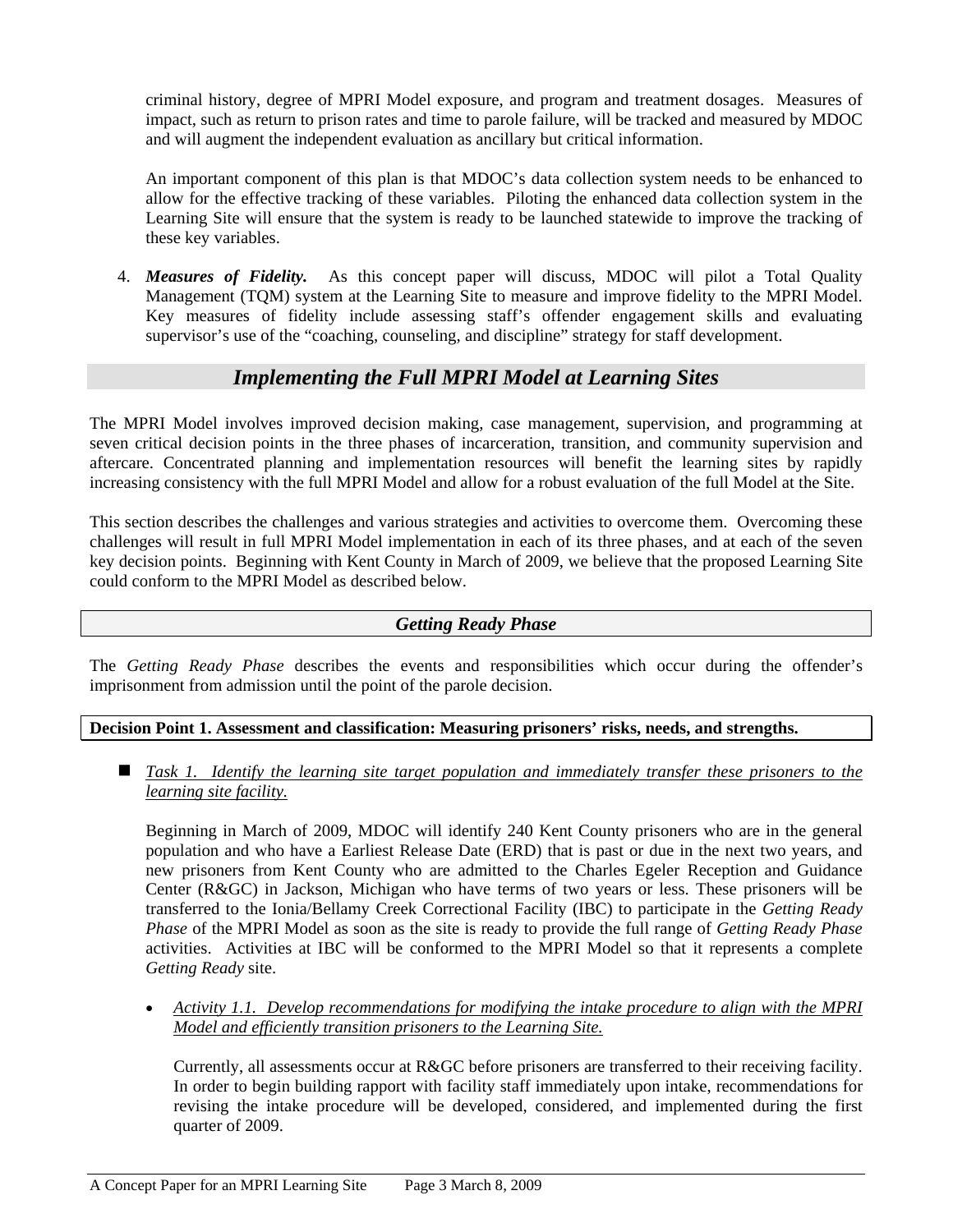Additional assessments may need to be procured and staff will need additional training to enhance their assessment skills. The development of these assessment skills will be included in the staff development plan for the Learning Site (see Task 5).

The process of identifying and transferring prisoners to the Learning Site consists of two steps. First, R&GC staff will identify Kent County prisoners being identified by R&GC staff, during the first quarter of 2009. Second, the Parole Board will begin reviewing Kent-bound prisoners who are already in the general population and are past or within 2 years of their Earliest Release Date (ERD). Appropriate cases will be transferred to IBC to participate in the full Model, allowing the Model to be implemented more quickly than would otherwise be possible.

# *Task 2. Using the COMPAS to develop the Transition Accountability Plan (TAP)*

Once the COMPAS and the other assessments are complete, the Transitional Accountability Plan (TAP) will be developed with each prisoner. The TAP will include the needs, goals, tasks, and activities that each prisoner must complete to resolve his criminogenic needs and reduce his risks as identified by the COMPAS. The procedure for developing TAPs immediately after the intake assessment will be developed and implemented.

# *Task 3. Set targeted release date.*

Consistent with the MPRI Model, prisoners will receive a "targeted release date" shortly after their arrival to IBC. This date will conform to the minimum sentence established by the courts. Prisoners will be asked to satisfactorily complete the tasks and activities documented in their Transitional Accountability Plan (TAP) in order to parole on their targeted release date. Positive parole is a strong incentive for prisoners to complete their assigned tasks and activities.

• *Activity 3.1 Define the parole action that will be used to establish a targeted release date. Develop policies and procedures to implement these recommendations.*

Several options exist for using the parole action as an incentive to modify prisoners' behaviors, including for example, the development of individualized case plan agreements or the issuance of conditional parole. Specific procedures are being developed to define the parole action and the role of the Parole Board in the Learning Site.

#### **Decision Point 2. Prisoner programming: Assignments to address prisoner risk, need, & strengths.**

#### *Task 4. Create IBC's programming capacity based on the aggregate risk and need profile on Kent County offenders.*

IBC is a 1550-bed, multi-level facility that houses Level I, II, and IV prisoners. IBC will dedicate one Level II unit with 240 beds to the *Getting Ready: Incarceration Phase*. Additional beds in other Level II and Level IV units will be utilized to respond to prisoner behavior and for targeted prisoners that do not receive a parole. Approximately 500 prisoners over the course of the first year (CY 2009) will be included the evaluation – either at the Learning Site or in the control group.

Once at IBC, a full range of MPRI programming will be applied to each prisoner based on individual risk and need as expected in the MPRI Model. Aggregate COMPAS data has been used to map and develop the prison programs for each criminogenic domain. The programs at IBC have also been reviewed using the Program Evaluation Tool, developed in collaboration with Drs. Marilyn VanDieten and Steve Robinson from Orbis Partners, Inc. and Becki Ney from the Center for Effective Public Policy. This tool assesses programs to ensure that principles of effective practice are built into these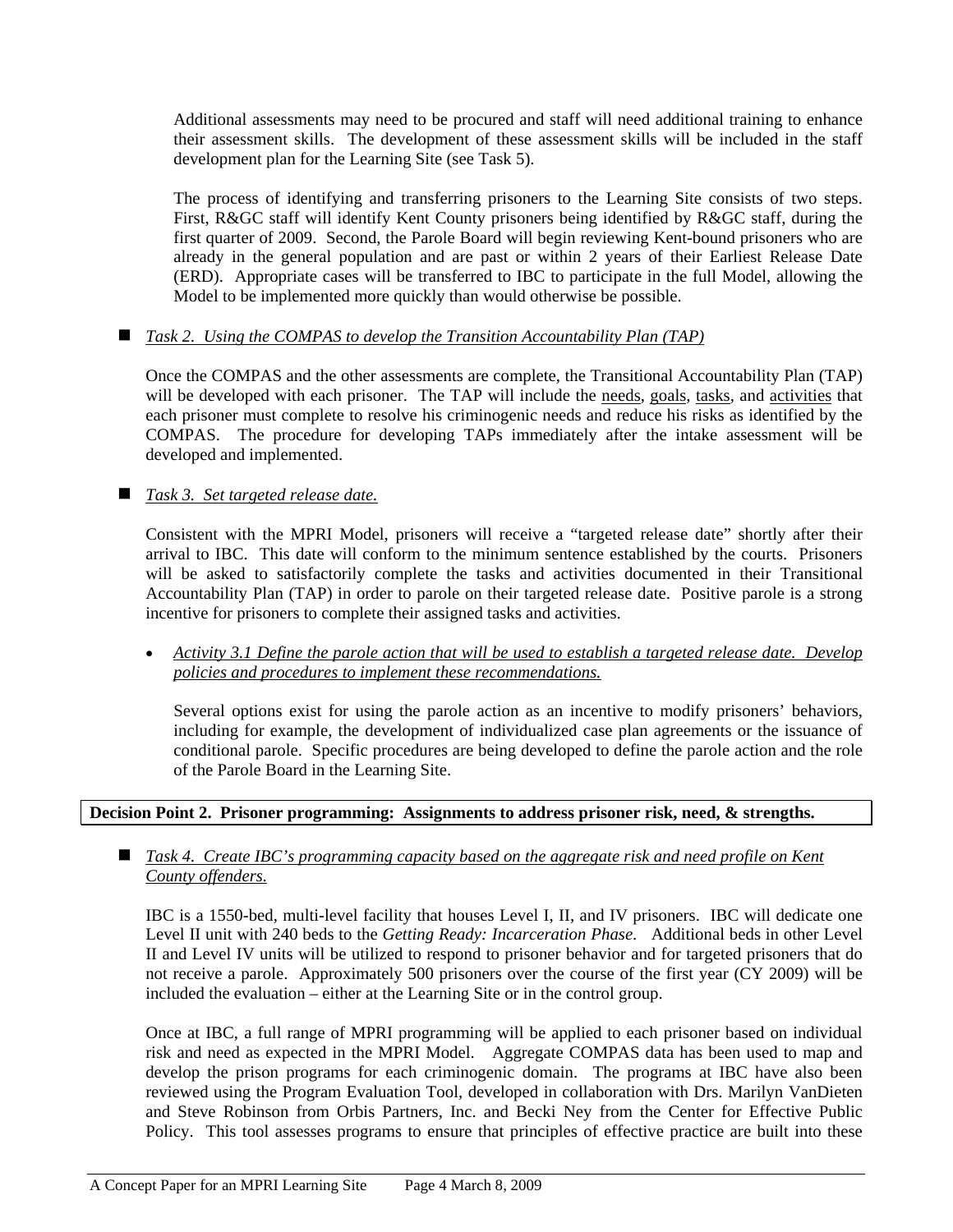interventions. The programs that meet the standards of effective practice will continue to be offered and the capacity of these programs are being expanded based on expected numbers of targeted participants. Programs that were not acceptable have been discontinued and other programs are being acquired to ensure that programming is available for all criminogenic domains.

## *Task 5. Identify and train staff and contractors to deliver evidence-based programs.*

The MDOC has again partnered with Dr. Marilyn VanDieten of Orbis Partners to develop and deliver a staff skill development course on Collaborative Case Management. This week-long, intensive course builds staff's skills to interact with offenders in order to motivate behavior change and enhance offender success. The MDOC trainers began their training with Dr. VanDieten the week of October 6, 2008 and were certified as trainers in February 2009. The staff at IBC, Kent County parole, and community providers were trained in Collaborative Case Management in December 2008 in order to meet the expectations of the MPRI Model.

It is critical to develop and coach all levels of management at the Learning Site so that they can support line staff in implementing each element of MPRI and evidence-based practice. Without such staff development and coaching, those who try to implement change with their new assessment and case management skills will not have sufficient support and will be vulnerable to peer pressure and erosion of their newly enhanced abilities to work with offenders. This strategy will focus not just on the content of supervision and services, but also on the critical roles of management and careful measurement of key indicators of progress.

All staff will need basic training on quality management components to assure that MPRI principles are implemented, opportunities for improvement are identified and outcomes are measured. Skill enhancement courses include:

| <b>Skill Enhancement Courses</b>      | <b>Audience</b>                                                      |
|---------------------------------------|----------------------------------------------------------------------|
|                                       | Assistant Resident Unit Supervisors (ARUS); Parole Agents; Service   |
| Motivational Interviewing*            | Providers; Transcase Processors; Corrections Program Coordinators    |
|                                       | (CPC); Corrections Mental Health Program (CMHP) Staff                |
| <b>Motivating Change:</b>             | Resident Unit Officers (RUO); Corrections Officers (CO); Food        |
| Basic Cognitive Communication*        | Service Workers; Teachers and Instructors; Healthcare Providers; All |
|                                       | support staff at IBC, parole offices, service providers              |
| Supervising for Performance *         | All supervisors and managers                                         |
| Coaching, Counseling, and Discipline* | All supervisors and managers                                         |
| Quality Management Training*          | All staff                                                            |
| <b>COMPAS/TAP Administration:</b>     | ARUSs; Resident Unit Officers; Parole Agents                         |
| <b>Skill Reinforcement</b>            |                                                                      |
| Delivering Evidence-Based Programs*   | Service Providers; ARUSs; RUOs; COs; Others as identified            |

\*These courses will be developed or procured during the second quarter of FY2009. Other trainings will be identified during the course of implementation and will also need to be quickly developed or procured to ensure that staff skills meet the standards of the full MPRI Model.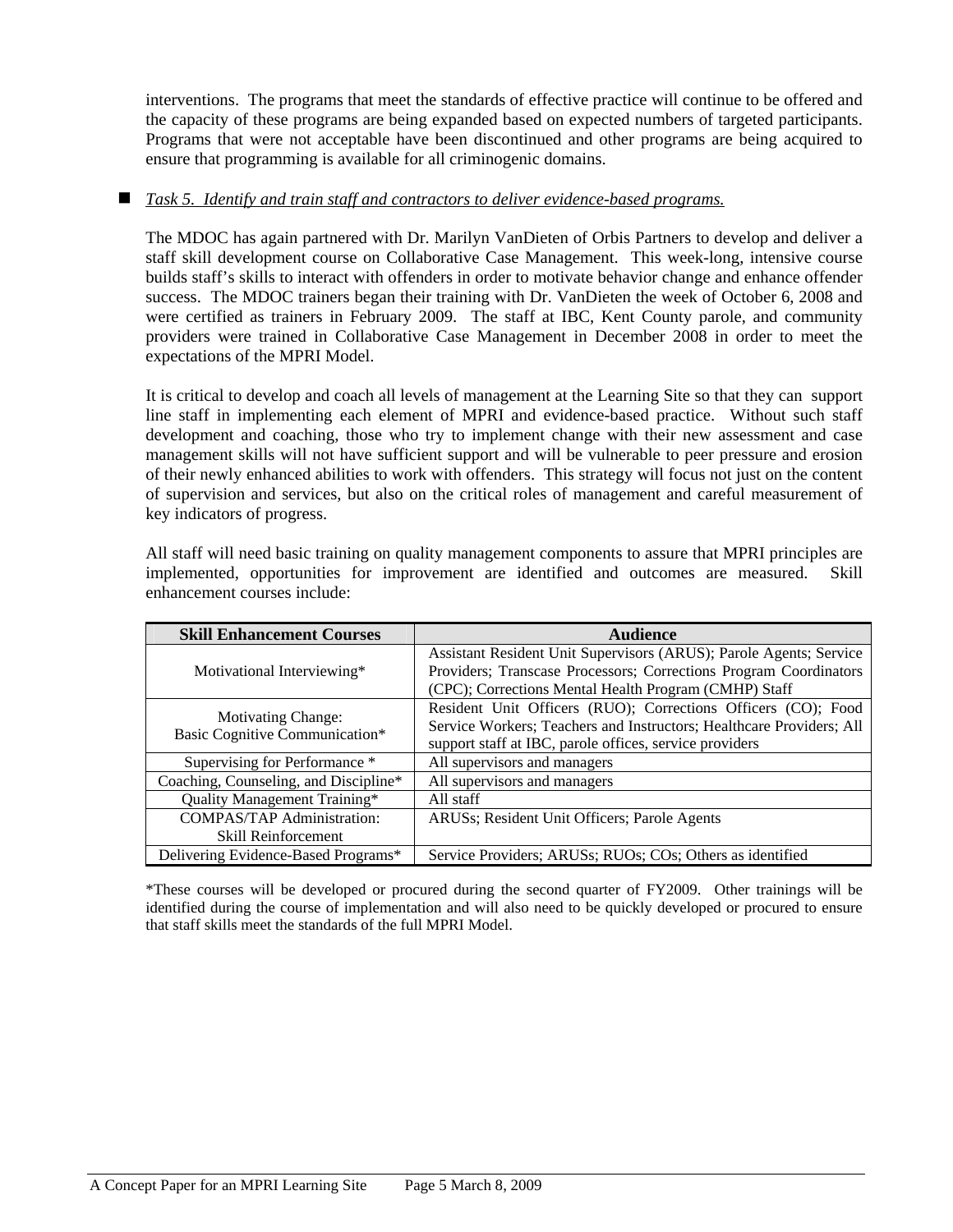# *Task 6. Develop measures of program fidelity and track progress.*

As prison-based and community-based programs are developed and implemented, Total Quality Management (TQM) processes will be implemented to ensure program quality is maintained. MDOC began developing the TQM system with assistance from the Michigan Council on Crime and Delinquency (MCCD) in the fall of 2008. The new TQM system will assure program fidelity, continuous improvement, and meaningful outcome data. Department wide implementation of TQM will begin with the Learning Site in March 2009. The TQM system will include:

- 1. Process, outcome, and satisfaction indicators for Learning Site participants.
- 2. Inclusive continuous improvement processes
	- Define a methodology to prioritize improvement goals
	- Periodic review of the effectiveness of continuous improvement processes
- 3. Provide sufficient training and technical assistance to employ quality improvement strategies.
	- Train and encourage staff to identify performance problems and recognize performance improvements.
	- Monitor the use of auditing tools used by staff.

# *Going Home Phase*

The *Going Home Phase* focuses on the transition to the community and begins approximately 60 days before the offender's target release date. In this phase, highly specific transition accountability plans (TAPs) are developed to address housing, employment, and community-based services to address addiction and mental illness. This phase involves the next two major decision points:

**Decision Point 3. Prisoner release preparation: Developing a public-safety-conscious parole plan.** 

*Task 7. Re-administer the COMPAS with all prisoners serving for more than one year.*

The COMPAS will be re-administered at least once a year to prisoners participating in the learning site to track changes in their criminogenic needs over time.

 *Task 8. Update Transition Accountability Plan (TAP) with community-based tasks and activities as informed by the offender, his family, his parole agent and his Transition Team.* 

As prisoners enter the *Going Home Phase* of the MPRI Model, the Transition Accountability Plan (TAP) will need to be reviewed and modified based on the changing needs of the prisoner. Unlike the *Getting Ready Phase* which focuses on participation in risk-reduction programming, the TAP that is modified in the *Going Home Phase* will address the prisoner's impending transition to the community.

• *Activity 8.1. Transition Team and parole agent meets with all high and moderately high risk prisoners at least 30 days prior to release.*

A fundamental component of the MPRI Model is the commitment to the risk and need principle which states that high and moderately high risk offenders need more intensive interventions. In keeping with this principle, high and moderately high risk offenders (as assessed by the COMPAS) will participate in "in-reach" sessions with Transition Teams at least 30 days prior to release.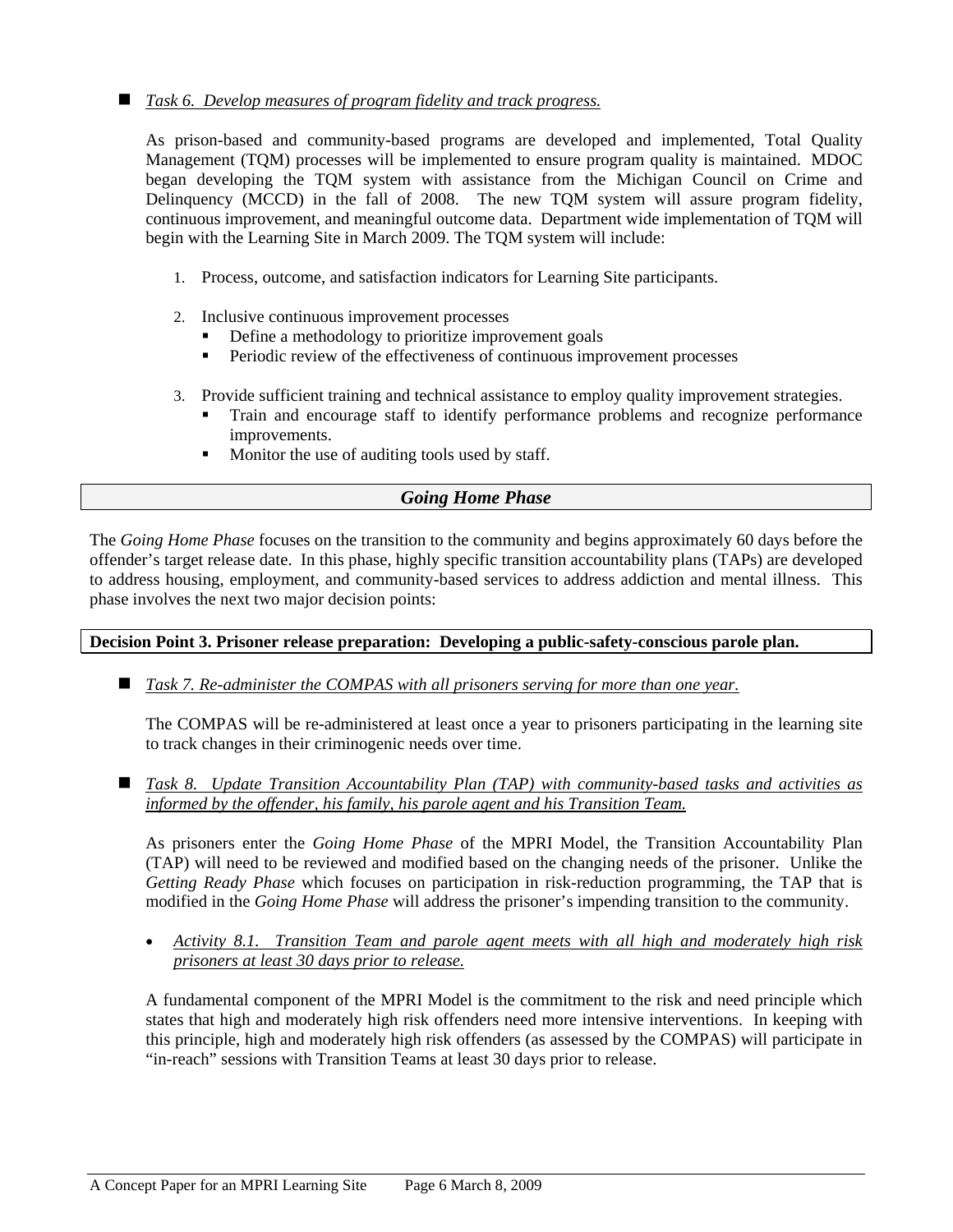The community-based services that the offender will need when he returns home will be documented in the TAP based on input from the offender, family members, the parole agents, and community providers. This TAP will be shared will all members of the Transition Team and case notes will be continually updated by Transition Team members once the offender transitions home.

## *Activity 8.2. Maintain family connections and re-establish them as the prisoner approaches his release date.*

Because MDOC is piloting both the *Getting Ready Phase* and the *Going Home Phase* at IBC, a unique opportunity is created for evaluating how family connections can be maintained during the entire period of incarceration. Kent County is currently designated as one of Family Justice's family-focused sites and has been working to test models to strengthen family support. This work can be expanded to include family sessions that start shortly after the prisoner is incarcerated and continue through out the transition process.

# **Decision Point 4. Release decision making: Improving parole release guidelines.**

# ■ *Task 9. The Parole Board uses the COMPAS to inform their release decision.*

If an offender scores as high or moderately high risk on the COMPAS, then the Parole Board will instruct the offender to participate in the intensive In-Reach process described in Task 8. These offenders will be eligible for all MPRI-funded services available in Kent County based on their risk and need profile.

Pursuant to the MPRI Model, low risk offenders will be referred to community-based services, but will not necessarily be assigned to the In-Reach unit.

■ *Task 10. As a prisoner approaches his targeted release date, the Assistant Resident Unit Supervisors (ARUS) inform the Parole Board regarding his progress on completing the tasks and activities required in the TAP.* 

Traditionally, the prisoner's behavior during incarceration is reported to the Parole Board through the Parole Eligibility Report (PER). For purposes of the Learning Site, the PER will be revised and integrated with the Transition Accountability Plan (TAP). A new procedure will be developed by May 2009 so that it can be tested at the Learning Site.

# *Staying Home Phase*

The *Staying Home Phase* begins when the prisoner is released from prison and continues until discharge from community parole supervision. In this phase, the local MPRI network of services and supports (the former prisoner, human services providers, the offender's social support network, mentors, parole agents, etc.) work together to assure continued success. The *Staying Home Phase* involves the final three major decision points of the transition process:

# **Decision Point 5. Supervision and services: Responsivity to individual risk, need and strength.**

■ *Task 11. Map and collect data on the full continuum of services utilized for returning prisoners in Kent County.*

The Kent County MPRI team annually develops a Comprehensive Community ReEntry Plan that assesses the community for assets, gaps, and barriers to successfully transitioning returning prisoners home. Proposed solutions are then developed to maximize the assets, fill gaps, and overcome barriers.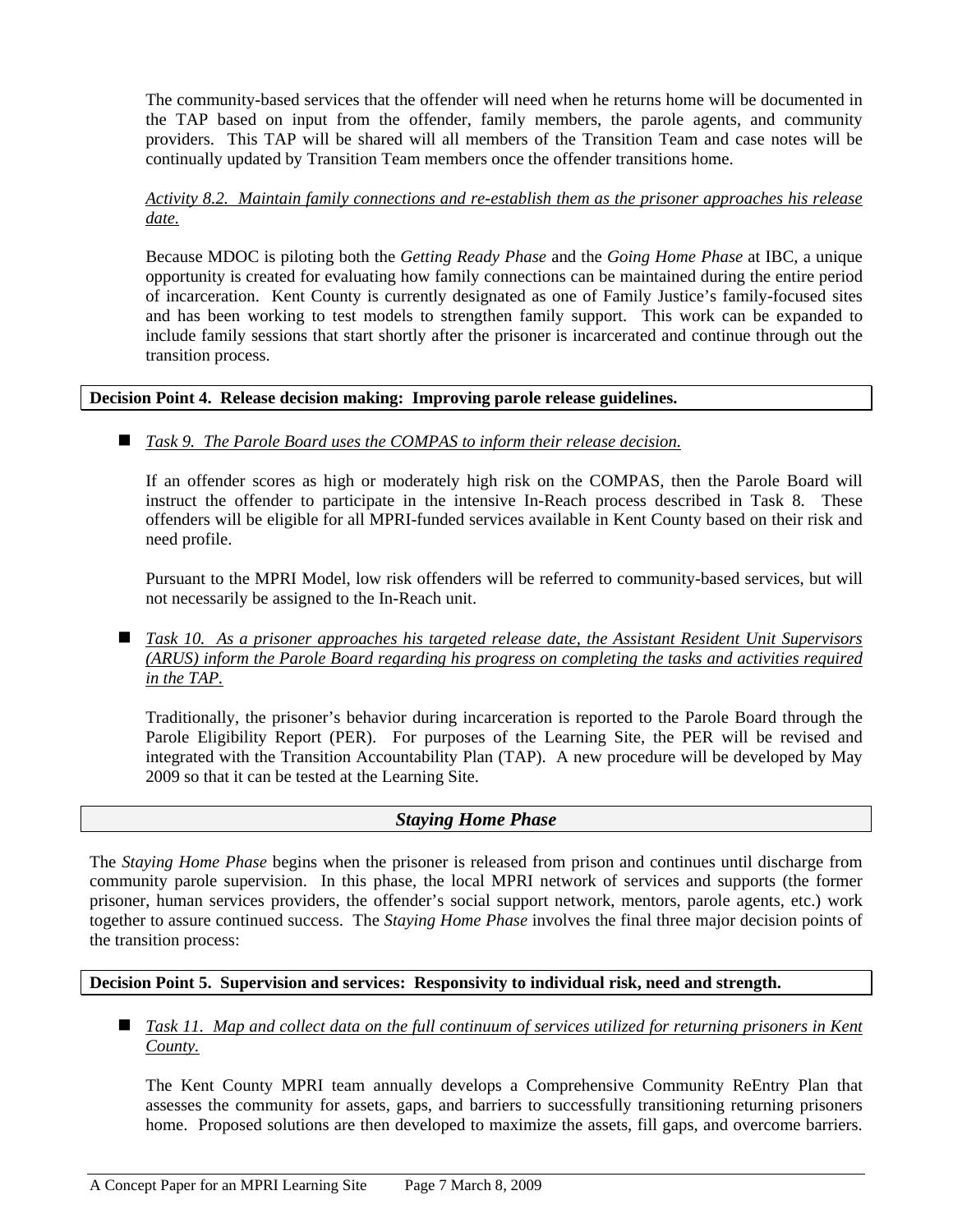These proposed solutions are submitted to MDOC's Office of Offender ReEntry to review and award funding for services outlined in the community's proposed solutions. Funding is awarded in any service area where gaps are identified such as housing, employment support, substance abuse treatment, healthcare, mental healthcare, adult education, life skills, etc. Kent County will receive technical assistance from MDOC and MCCD on improving the Comprehensive Community ReEntry Plan.

will be identified and integrated into a case-level, data-collection system to track all of the services received by MPRI-designated parolees. In addition to existing community resources and services supported by Comprehensive Plan funding, MDOC also has direct contracts with outpatient and residential substance abuse treatment providers, mental health providers, and sex offender treatment providers. All of these community-based services

# ■ *Task 12. Implement Collaborative Case Management with agents and community partners.*

part of Collaborative Case Management have been piloted in Kent County for the last year. These efforts will continue as part of the Learning Site. The skills associated with Collaborative Case Management (as described in Task 5) apply across all decisions points and in all phases. These skills are fundamental to the success of MPRI. Once a prisoner transitions home; however, the network of partners is greatly expanded and the skills of each person interacting with the offender need to be enhanced in order to create an environment where the likelihood for offender success is optimized. New supervision standards and parole practices that are

*Task 13. Develop data collection procedure.*

services in OMNI (the case management information data system) using the agent referral process must be developed to improve the consistency and quality of the data. Tracking the services parolees receive must happen case by case. A procedure for capturing these

# Decision Point 6. Revocation decision making: Using graduated sanctions to respond to behavior.

*Task 14. Evaluate and enhance programming each of the Residential ReEntry Centers.*

ReEntry Centers may be enhanced based on the outcome of the program assessment. Additional staff training may be required to ensure that programming is delivered with fidelity. Currently, MDOC operates two ReEntry Centers that provide graduated responses to parolee violation behavior. The programming at each ReEntry Center will be assessed using the Program Evaluation Tool to ensure it is built on principles of effective practice. The programming at these Residential

# *Task 15. Improve data collection procedure for the Residential ReEntry Centers.*

offender's participation in programming while at the Residential ReEntry Centers will be tracked in OMNI as well. The use of Residential ReEntry Centers as a graduated response to violation behavior must be consistently captured in OMNI. Improved data collection procedures will be developed to provide this consistency. Currently, only the transfer to the Residential ReEntry Center is captured in OMNI. The

Decision Point 7. Discharge and aftercare: Determining the former offender's and community's **responsibility to continue aftercare following discharge from community supervision.** 

*Task 16. Develop procedures for discharging from parole under the MPRI Model.*

The process for discharging from parole under the MPRI Model has not yet been developed. Because the MPRI has only been operational for a few years, few MPRI-offenders have been in the community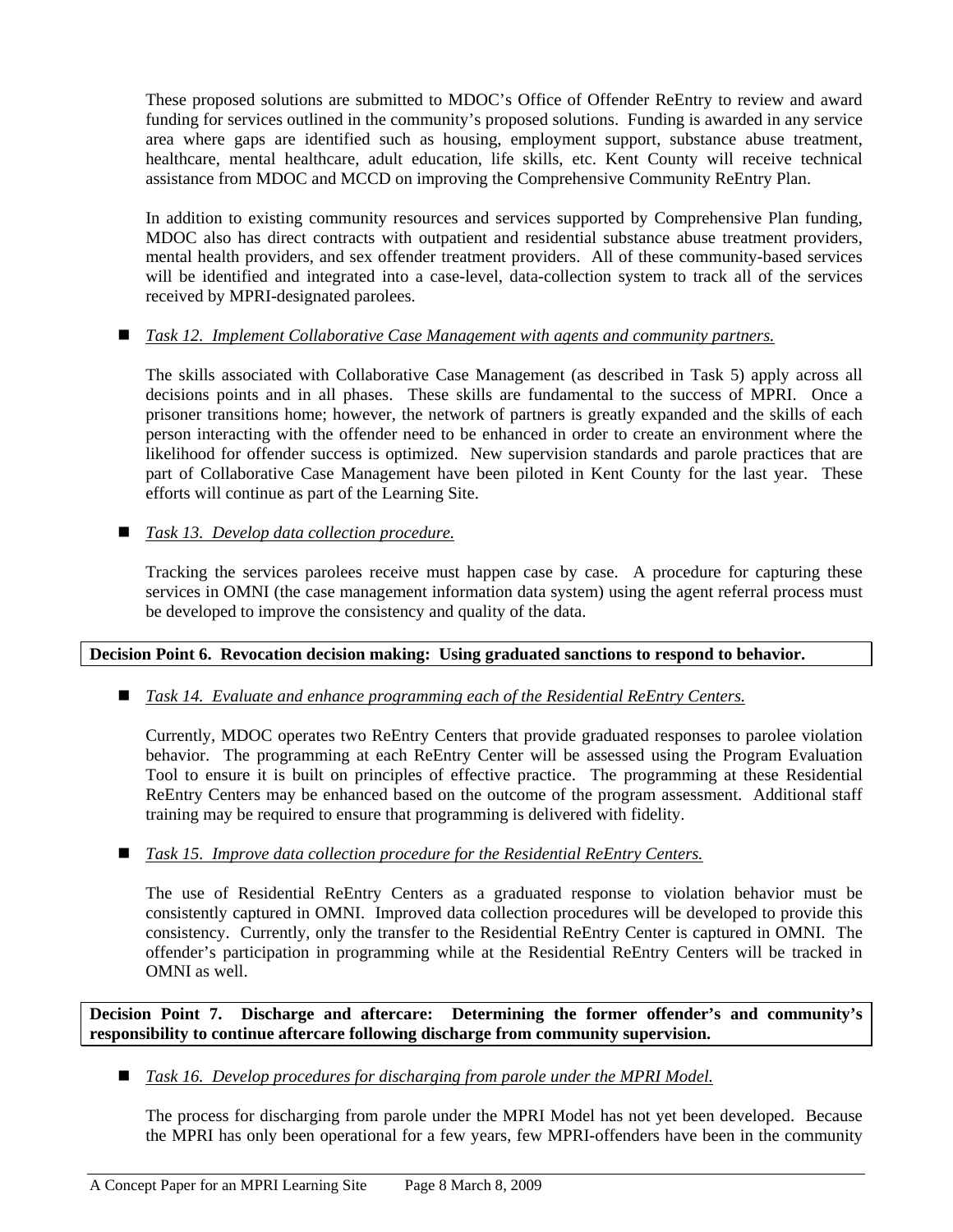long enough to have transitioned through discharge. A process for providing all relevant documentation to the offender, his family, and community-based providers and continuing participation in pro-social interventions upon discharge from parole will be developed with each offender. These processes will be developed and tested in the Learning Site.

# **Evaluating the Learning Site**

scale. Considerable challenges must be resolved before such a continuous, iterative learning process can be implemented at the Learning Site. To take full advantage of the opportunities to apply lessons from the Learning Site, it will be important that continuous, iterative evaluation measures are collected, analyzed, and reported promptly and continuously to the Learning Site staff and other decision-makers. The purpose of this section is to suggest how a real-time evaluation can inform both the statewide evaluation strategy and the systematic implementation of MPRI up-to-

In order for the Learning Site evaluation to be complete, the MDOC agrees that the evaluator will have full and omplete access to information and data needed to complete the evaluation. c

The following additional tasks describe the proposed plan for resolving these challenges so that the Learning Site evaluation can begin in 2009.

#### **Case Management and Data Collection Infrastructure**

*Task 17. Implement quality controls on data entry in OMNI and TAP*

develop a data quality protocol to monitor and continuously improve the data captured in OMNI and TAP. Monitoring and improving the quality of the data entered into MDOC's case-level information management system, OMNI, and the Transition Accountability Plan (TAP) is essential to conducting a strong evaluation. Working with the Evaluation Team and the Independent Evaluator, MDOC will

#### **he Evaluation Design Team and the Independent Evaluation Process T**

**E** Task 18. Create an Evaluation Design Team to develop the Learning Site evaluation strategy and apply *the lessons learned to the statewide evaluation strategy.* 

several of the members of the National Review Team that has helped the department increase both the sophistication and the clarity of a comprehensive evaluation design. MDOC has partnered with key criminal justice researchers to assist in the development of a comprehensive evaluation strategy for MPRI under the National Peer Review Team initiative that was funded by the JEHT Foundation. As a result of this process, strong partnerships have developed with

Team with developing the Learning Site evaluation design and then ask them to review findings from the Learning Site evaluation to inform the comprehensive evaluation of MPRI. The Department sees value in issuing short term contracts for FY2009 to support this partnership and formalize the MPRI Evaluation Design Team and assist with the new thinking around the site-by-site, statewide evaluation approach. The approach recommended is to first charge the Evaluation Design

The Evaluation Design Team has begun this work. Team members include:

- 1. Dr. Timothy Bynum, Michigan State University
- 2. Dr. Jeffrey Morenoff and Dr. Dave Harding, University of Michigan
- 3. Dr. James Austin, JFA Institute
- . Dr. Pamela Lattimore, RTI International 4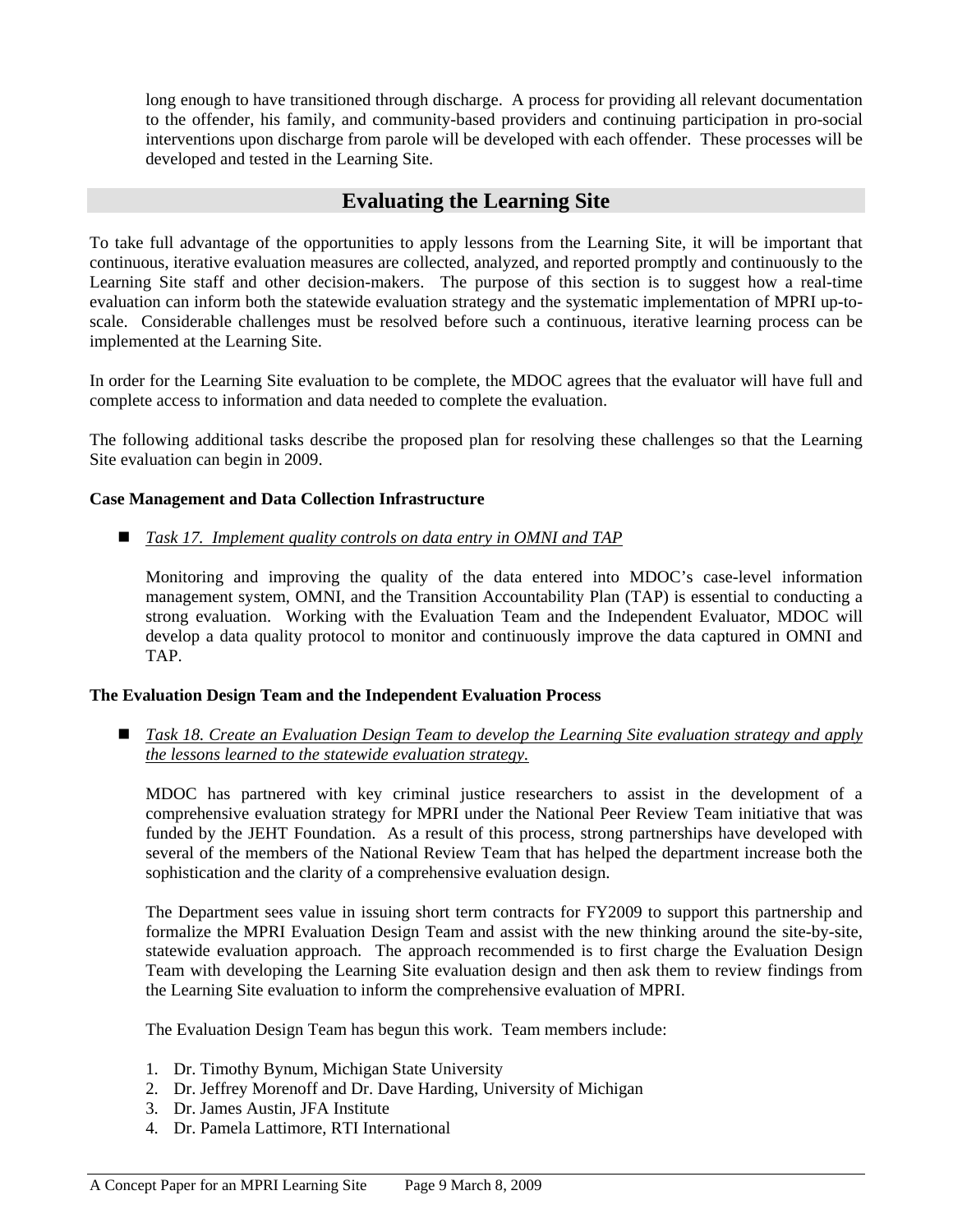The recommended approach is for the Evaluation Design Team to be charged with several tasks that are outlined below.

• Activity 18.1. Agree upon a plan for choosing a comparison/control group for Learning Site *evaluation.*

The key research question for the Learning Site evaluation will be: "Why offenders succeed or fail when they return to the community." In part, the answer to this question rests on the findings from the process evaluation – that is, in knowing how and why the system may have failed in some cases. However, some kind of impact evaluation will also be necessary, and this raises the question of what yardstick (i.e., comparison group) should be used to comparatively evaluate the outcomes of participants from the Learning Site. Offenders eligible for the Learning Site will be randomly assigned to the Learning Site or to a control group that will serve as the comparison for the impact evaluation

- *Activity 18.2. Identify intermediate outcomes to be collected.* Intermediate outcomes will be critical in conducting both the process and outcome components of the evaluation. Some of the important intermediate outcomes include measures of employment, family reunification, substance use, and participation in community-based programs.
- Activity 18.3. Designing a plan for evaluating Getting Ready Phase by studying impact of MPRI on *parole readiness.*
	- a) Although the main focus of the Learning Site evaluation will be on why offenders fail or succeed when they return to the community site the Learning Site offers a unique opportunity to study the effectiveness of *Getting Ready* programming.
- *Activity 18.4. Construct a plan for monitoring progress of evaluation.* •

responding to any difficulties that may emerge with the design of the evaluation in its implementation. The Evaluation Design Team will work with MDOC prior to the selection of a contractor to set up a structure for monitoring the progress of the Learning Site evaluation once it is underway and

*Activity 18.5. Submit a recommended evaluation plan to the MDOC and other funding partners.* •

partners. Then an evaluator will be selected in consultation with MDOC and will utilize the Evaluation Design Team to assist in this solicitation process as appropriate. The Evaluation Design Team will draft a Request for Proposal (RFP) for MDOC and other funding

• *Activity 18.6. Acquire an independent evaluator to conduct the Learning Site evaluation.*

learned, and will provide a structured opportunity MPRI to develop and test data collection protocols. Once the specifications of the Learning Site evaluation are finalized, an independent evaluator needs to be selected. This evaluator must be a highly credible and independent of the Michigan Department of Correction. The Learning Site evaluation will allow for rapid sharing of lessons

The MDOC will provide complete access to data and records to the evaluator as requested and needed to conduct the evaluation. Very close collaboration with MDOC and Learning Site staff will need to be established to ensure the evaluation is productive and that the lessons learned are accessible and disseminated to key decision makers for the project.